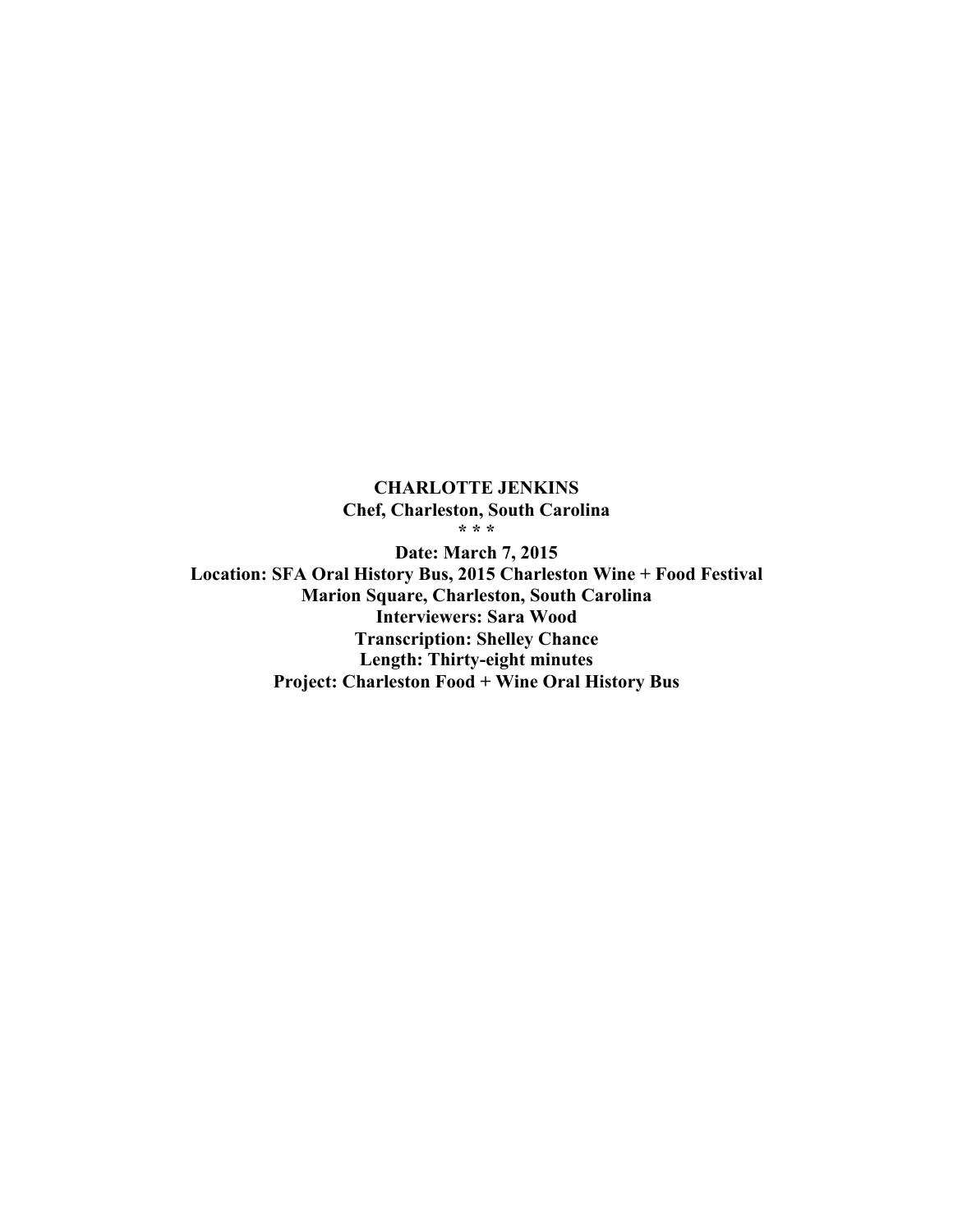## **[Begin Charlotte Jenkins Interview]**

## **00:00:01**

**Sara Wood:** Okay; and Mrs. Jenkins I'm just going to have you go ahead and hold this and clap the top of it for me.

## **00:00:11**

## **Charlotte Jenkins: [***Claps***]**

### **00:00:14**

**SW:** Okay; thank you. And so Mrs. Jenkins will you start by saying hello and introducing yourself, telling me who you are and a little bit about your restaurant Gullah Cuisine?

### **00:00:26**

**CJ:** Okay; all right, okay. My name is Charlotte Askew Jenkins. And I'm the prior owner of Gullah Cuisine which is 17-17 Harvest and 17 North, Mount Pleasant. I closed it about five months ago in October. And I'm now doing catering and private chef.

## **00:00:48**

**SW:** And I remember a couple years ago I came to visit you in the summer in the restaurant and I spoke to you and your daughter and I'm wondering if you could talk a little bit about why you decided to close the restaurant after so many years.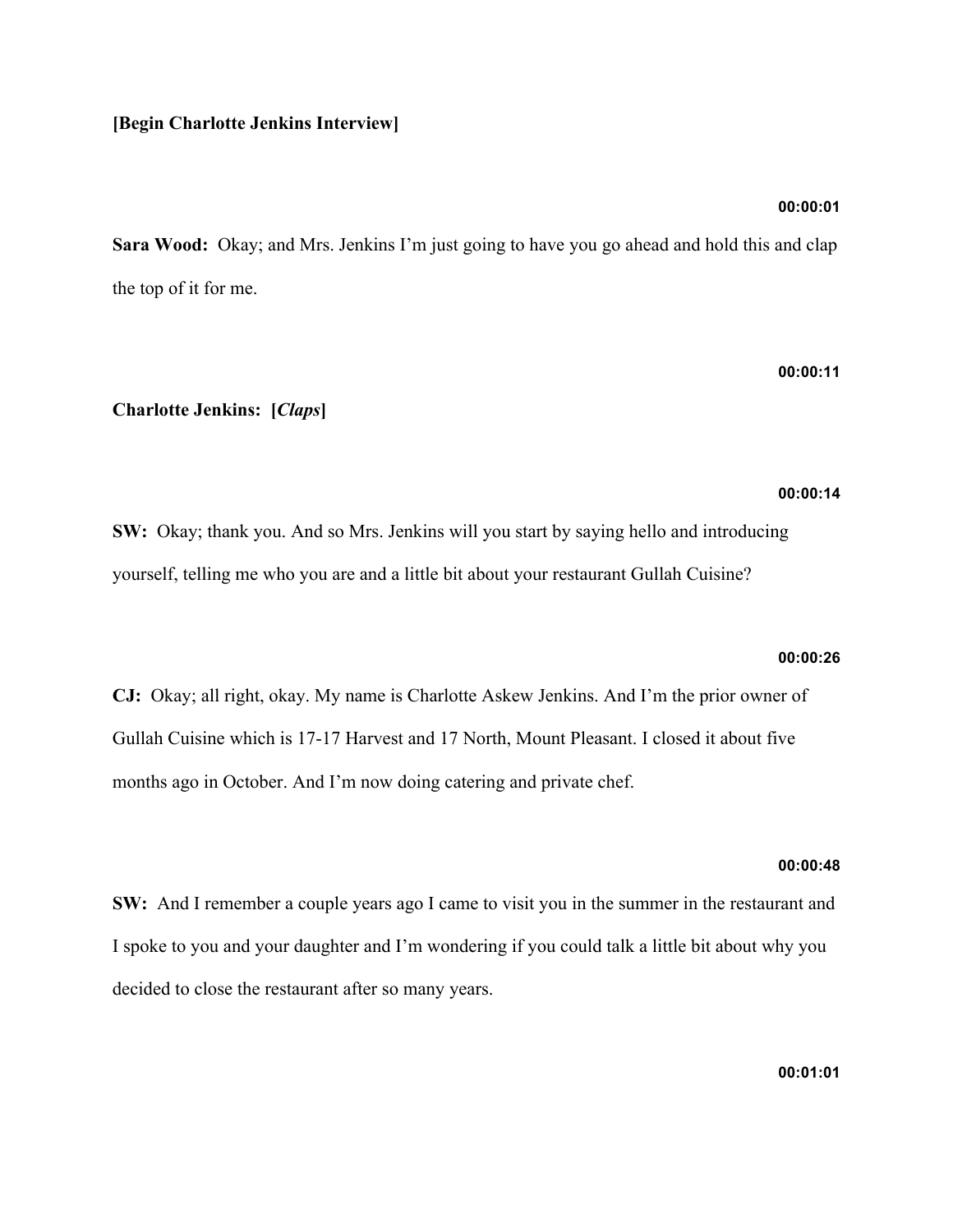**CJ:** Okay; well two years ago, two and a half years ago I lost my husband and he and I worked side-by-side in the restaurant. And after he passed away you know things got a little, a little hectic. And also the business you know weren't doing very well. I was having problem making you know--financially. And I--I dealt with it for about two years, you know and I said well you know this is not going to work, so I decided to just close.

**SW:** And for the record will you tell me--your husband's name was Frank?

**CJ:** Yeah; Frank--his name was Frank Jenkins.

**SW:** Frank Jenkins, will you tell me a little bit--I know when I interviewed you, you talked a lot about growing up in Awendaw.

**CJ:** Yes; uh-hm.

**00:01:51**

**00:01:50**

**00:01:37**

**00:01:40**

**00:01:44**

**SW:** Can you tell me how that--how you ended up--I know it's a long journey but can you kind of talk a little bit about the cooking you remember growing up with and you--you were talking once about the first time you had to make a meal for your whole family?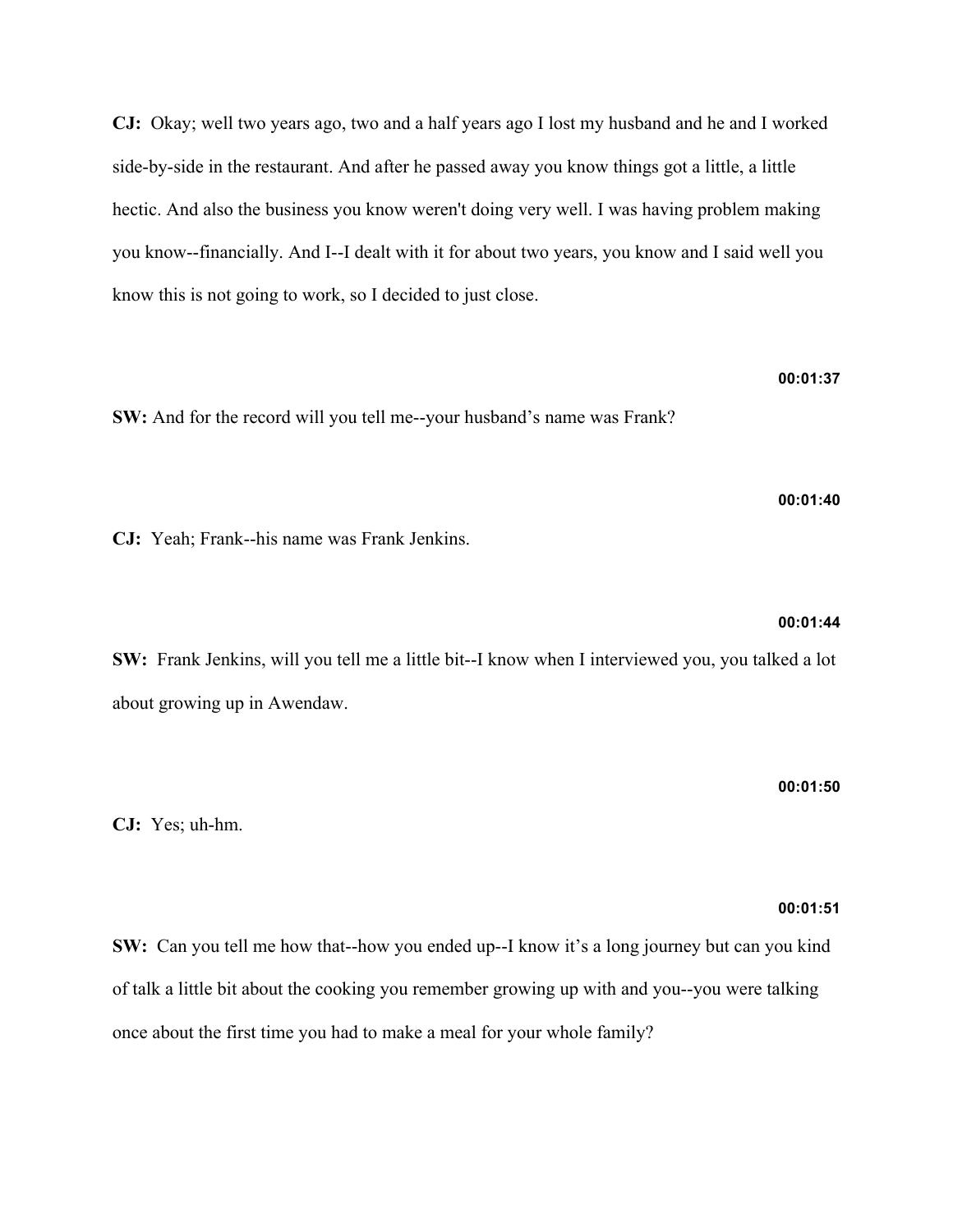**CJ:** Yes; I wanted to let you know also that in 2010 I--I had a cookbook published and I don't know if you're aware of that. But the cookbook tells a lot about my humble beginning. But I- well the love of cooking started at the age of nine. I was nine years old and my--my mother had to go visit her sister who lived in Charleston. And you know she was ill and she had to go and take care of her. So she talked to my father and I was there and--and my father said well who is going--who is going to cook and who is going to cook my meal? And so my mother said well oh Lawrence I don't know; you'll have to try to do the best you can. My father's name was Lawrence.

### **00:02:54**

So I said oh, I stepped up and I said I'll cook; I said I can cook. And so she looked at me and--and that was it. So when she left I prepared a meal and the first meal I prepared was liver and--liver and onions with gravy and rice. And I had an older brother then who was very you know he was very sort of strict, I mean no nonsense, and he give me the biggest compliment. He said to my mother, he said you don't have to rush back 'cause--they called me at the time Lil Charlotte; he said you don't have to rush back 'cause Lil Charlotte cooked and the food was good and you know she--she did a good job. And that was an inspiration for me and ever since then I was cooking. And I cooked anything I could get my hands on--I was cooking. **[***Laughs***]**

### **00:03:46**

**SW:** Do you have some favorite ingredients that are native here like in the Low Country that you really love working with in particular? Do you have some--maybe one or two favorite things that you really especially love to cook with?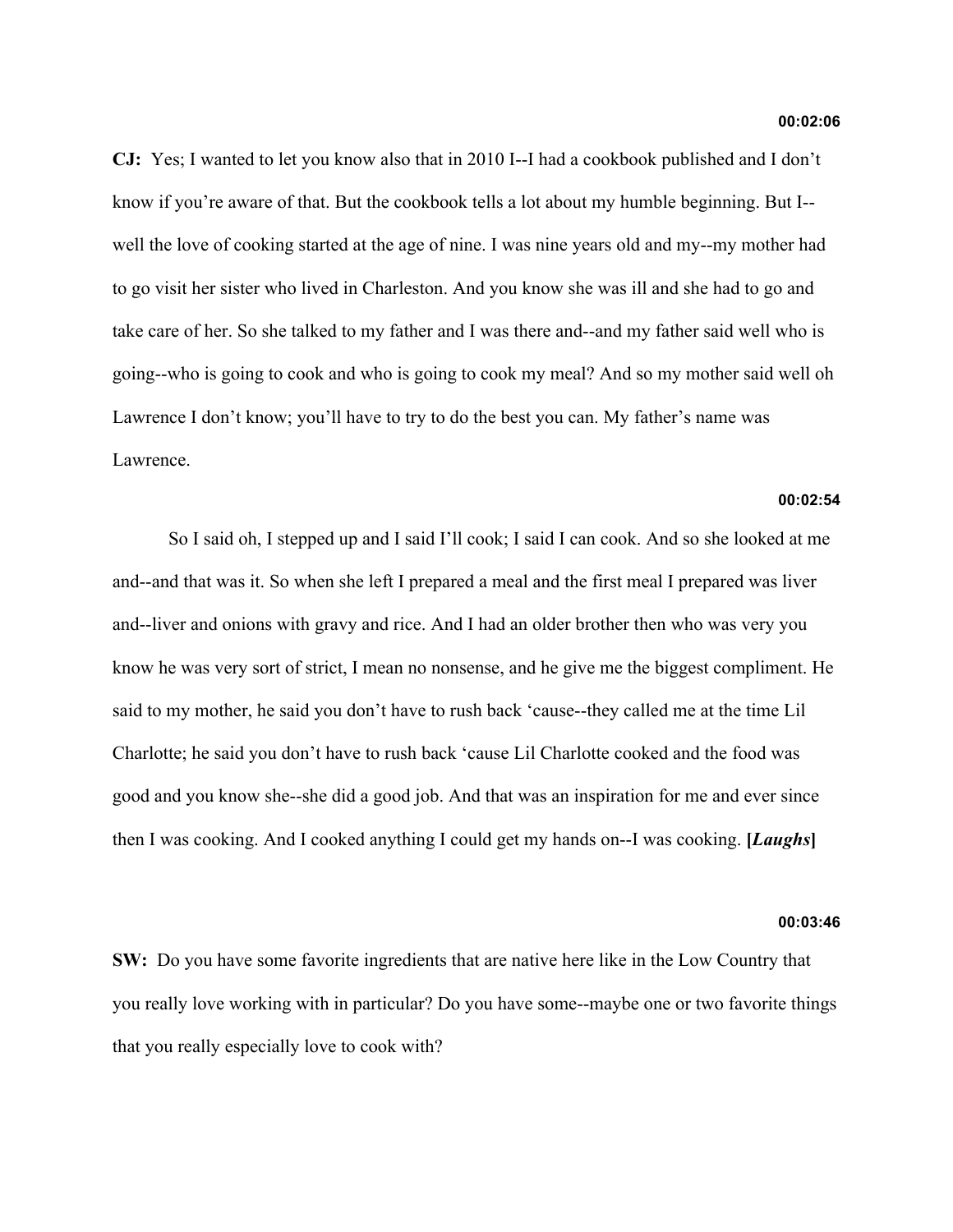**00:04:00**

## **CJ:** Are you talking about spices or are you talking about vegetables?

## **SW:** Both actually.

## **00:04:02**

**CJ:** Okay; well I would say you know most of the vegetables like the vegetables that we grew like okra, that's one of the--okra I do so many things with it, okra soup, okra perloo, okra rice, okra gumbo you know. I do the breaded fried okra. Also back in the early ages we did--we would sauté, pick the okra from fresh out of the--out of the field, cut it up and sauté it with a little--at the time it was like fatback but you know this was a streak of lean and--or you know you do it with bacon now. And we served it over rice and it's delicious.

## **00:04:46**

And there were other things. There were like green--green lima and corn, succotash, we did all of that. We used to plant garlic and basically garlic, salt, and pepper that was one of the main--the main dishes until we--you know I got into the other herbs like I like working with herbs like thyme and you know basil and stuff like that.

## **00:05:13**

**SW:** And I remember when I was visiting you at the restaurant you had a little garden out on the side you were growing.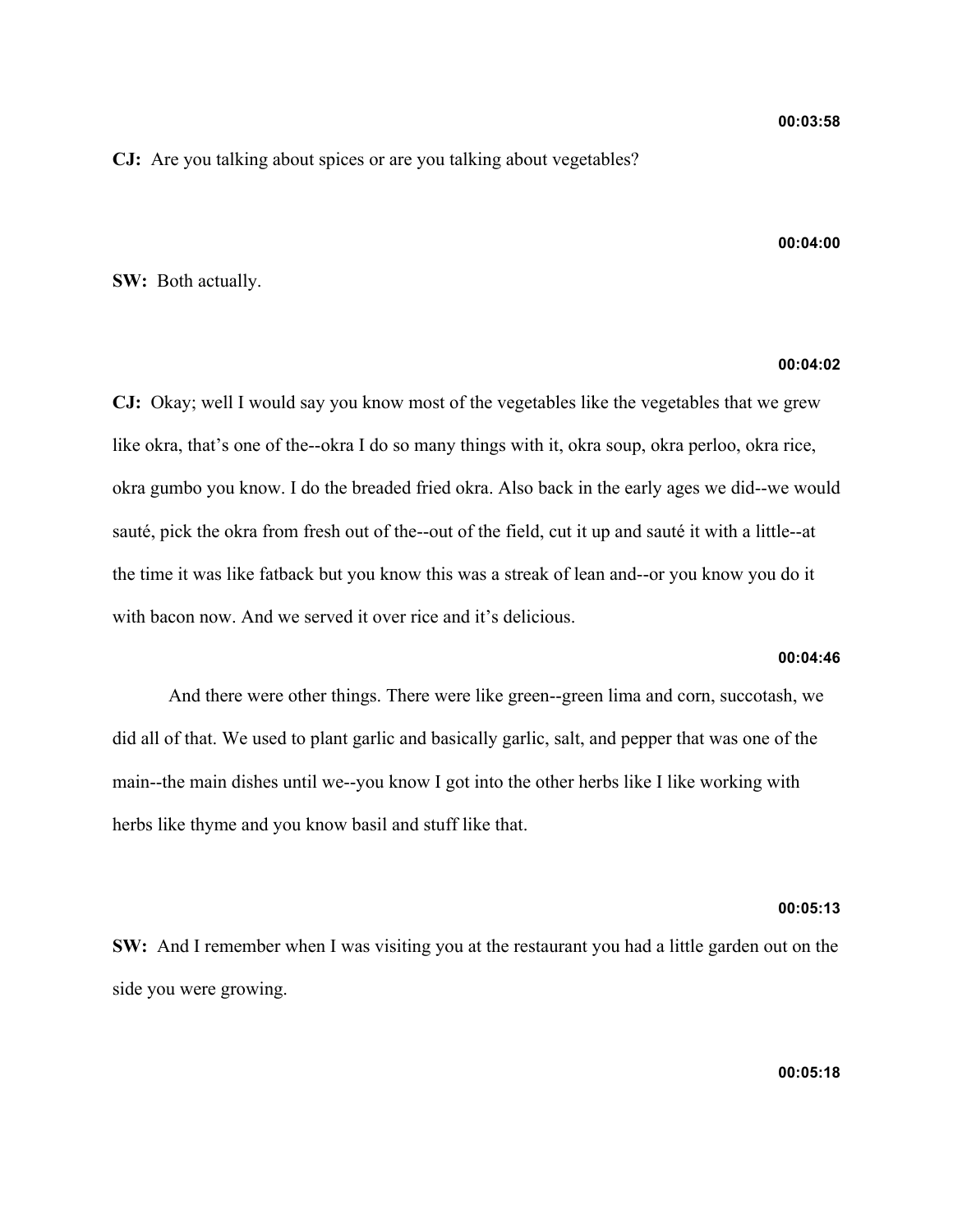**CJ:** Yes; uh-hm.

**SW:** Do you grow herbs at home right now? Do you have--?

## **00:05:21**

**CJ:** Well it's--it's gone right now; it's about to--about to get it done again and what I did is I have like a pot that I grow it in but I will do a bigger garden now that I'm you know--I have all the time and space.

## **00:05:38**

**SW:** I'm wondering Mrs. Jenkins if you could tell me about how you met Frank? How did you and Frank meet?

### **00:05:44**

**CJ:** Okay; Frank and I met--well you know when I graduated from high school in Mount Pleasant, jobs were very scarce for blacks. And most of the jobs they was offering blacks then was like domestic. And I figured that I did enough of that at home taking care of my family and I didn't want to do that. So I--I went to New York and I--I got a job in the medical field in New York. And that's when--and I met Frank, you know socializing, I met Frank then there.

### **00:06:23**

**SW:** What was it like to move to New York after living in South Carolina for so long?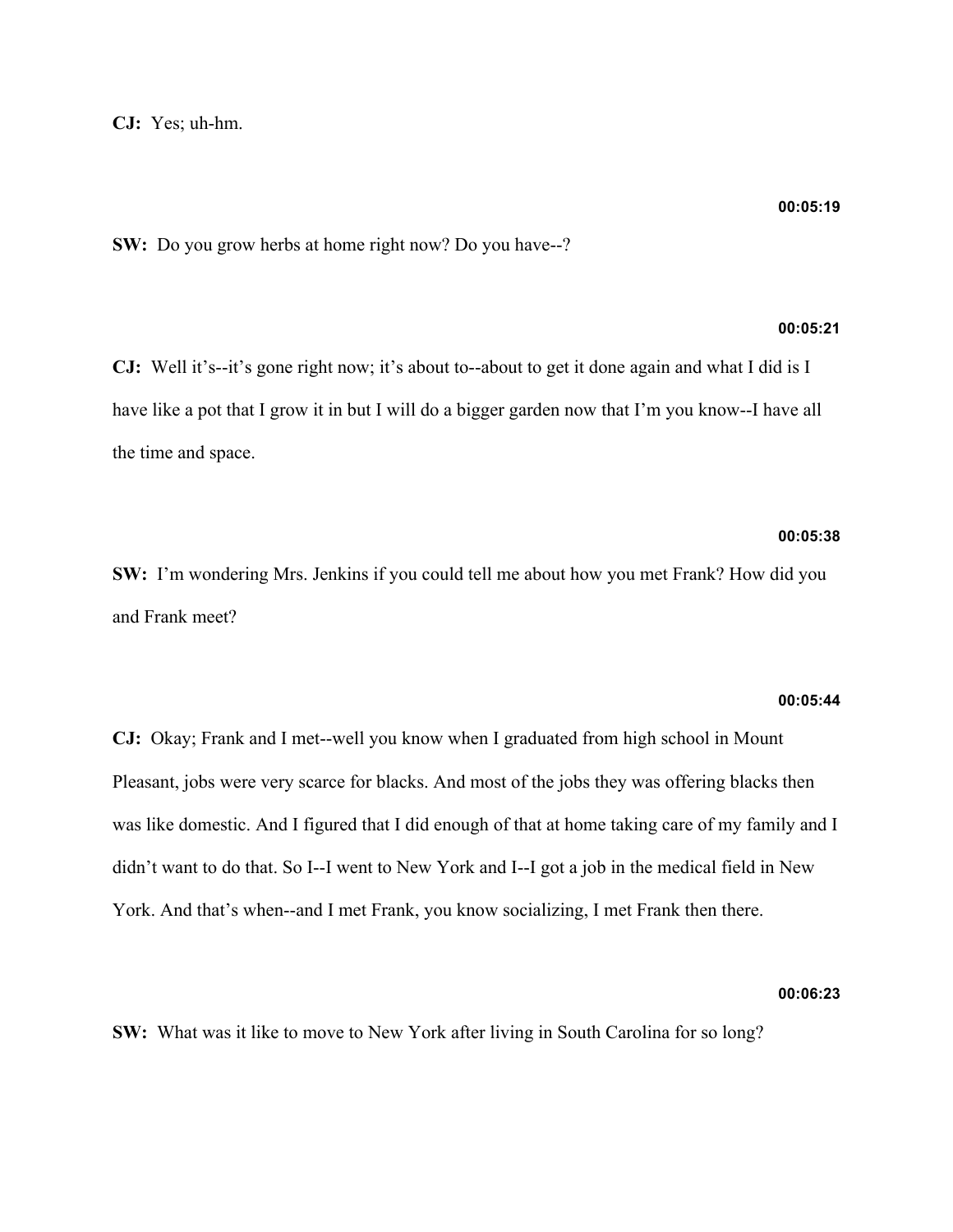**CJ:** Well it was okay. I had--I had a brother that lived in New York and one summer he had asked me to come and baby-sit for him. And that was like in the '50s. And my whole intake with New York was just not--you know it's not a place I wanted to live. It was like really? Well they lived in Harlem and then you know Harlem then in those days weren't all that. You know the one thing I couldn't accept was the dog poop and you know we didn't have that where we lived. And I--I couldn't deal with that. But so I stayed there for you know the--the summer period and then I went back.

## **00:07:02**

But then after I graduated from high school and I went back it was a little different because I didn't stay in that area. Matter of fact, I stayed like on--like in Yorktown, places like that you know and that area. So I fell in love with New York. I thought that it was the best place. It was a melting pot. I mean you--there was all different nationalities of people which was you know very you know enlightening with me and then where I worked, I worked with all types of people with different languages and I thought that was very you know it was very good. I made friends. I learned you know--learned a culture, their food, so you know I--I've learned how to do like Philippine; I met Filipinos, Philippine, Spanish, Jamaican, all types.

### **00:07:51**

**SW:** Did you bring that back with you? I mean obviously you know different types that you're talking about--different types of cooking have an influence on you. I'm wondering how you brought that back with you when you returned to South Carolina.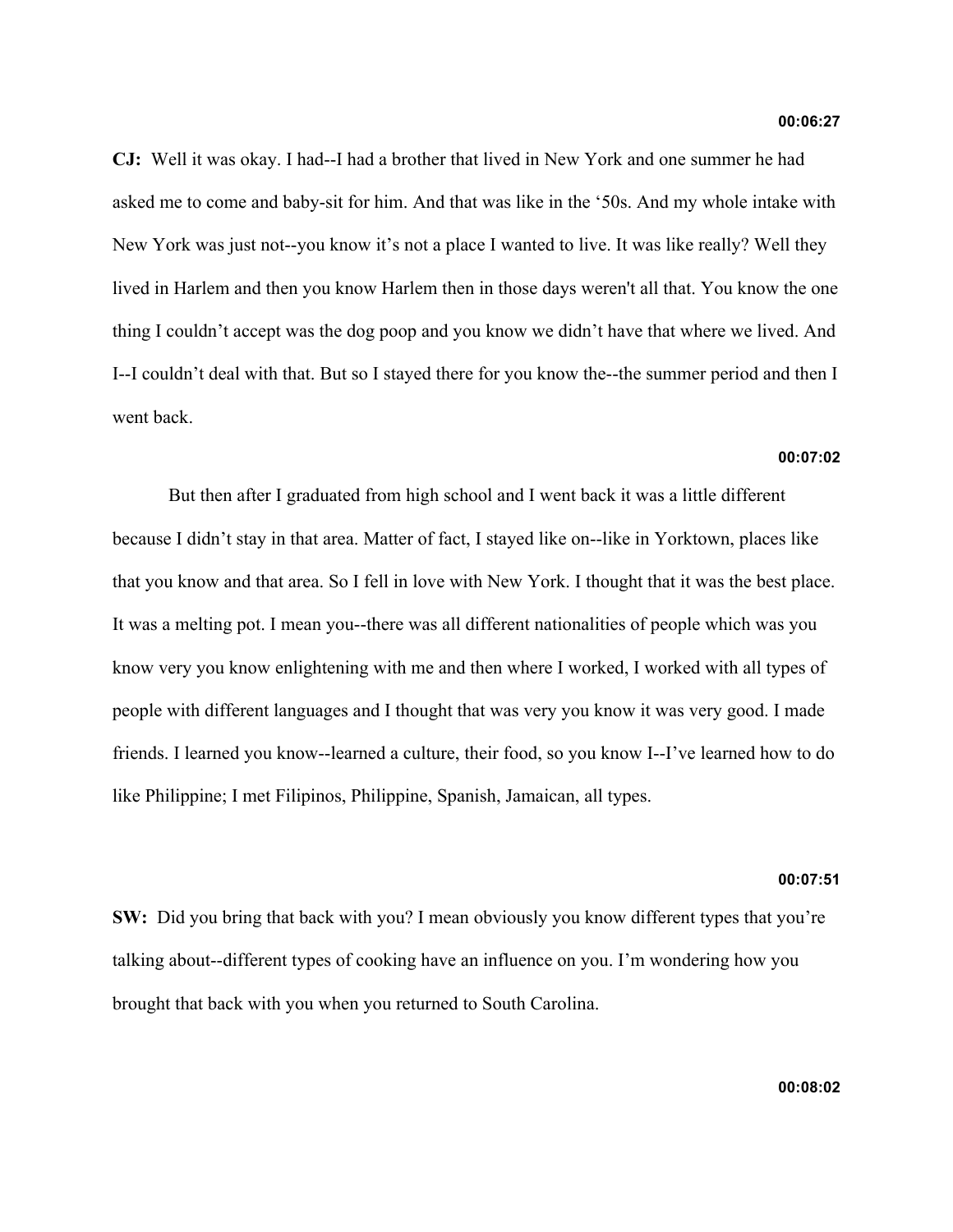**CJ:** Yeah; well I brought that back by cooking for my family especially Italian for my family like you know like we all--you know we always got together as a family and ate. That's one thing my mother I think it was a great thing she did with us that had all her children come and eat together and this way you learn about what--how their day went and what they were doing in life. And so when I got back I exposed them to all of that you know, the Filipino, pancit, do the best pancit **[***Laughs***]**, Italian, Italian cooking like parmesan was one of my favorites, you know and it was--and the Spanish stuff, a lot of--a lot of different foods.

## **00:08:49**

**SW:** Can you talk a little bit about pancit? What is it and how do you usually prepare it?

## **00:08:53**

**CJ:** Well pancit I thought it was very--I love it. It's made with--it's very--very thin noodles and you have to soak the noodles. And you do your vegetables, your carrots, onions in--you do your carrots and onions and you sauté that and then there's a special sausage. It's a--it's a sausage that is--I guess it's a Chinese sausage and then you do that sausage. And then you do--you could make it with pork. You can put all of those at one time; you can do pork, beef, and chicken and shrimp. So you do all of that; you sauté all of that and then you--your noodles are soaking. And so the--when all that is ready then you mix it all together and you add a little--you add soy sauce and--and it's a very good dish. I usually do it like when we have a little party or something like that.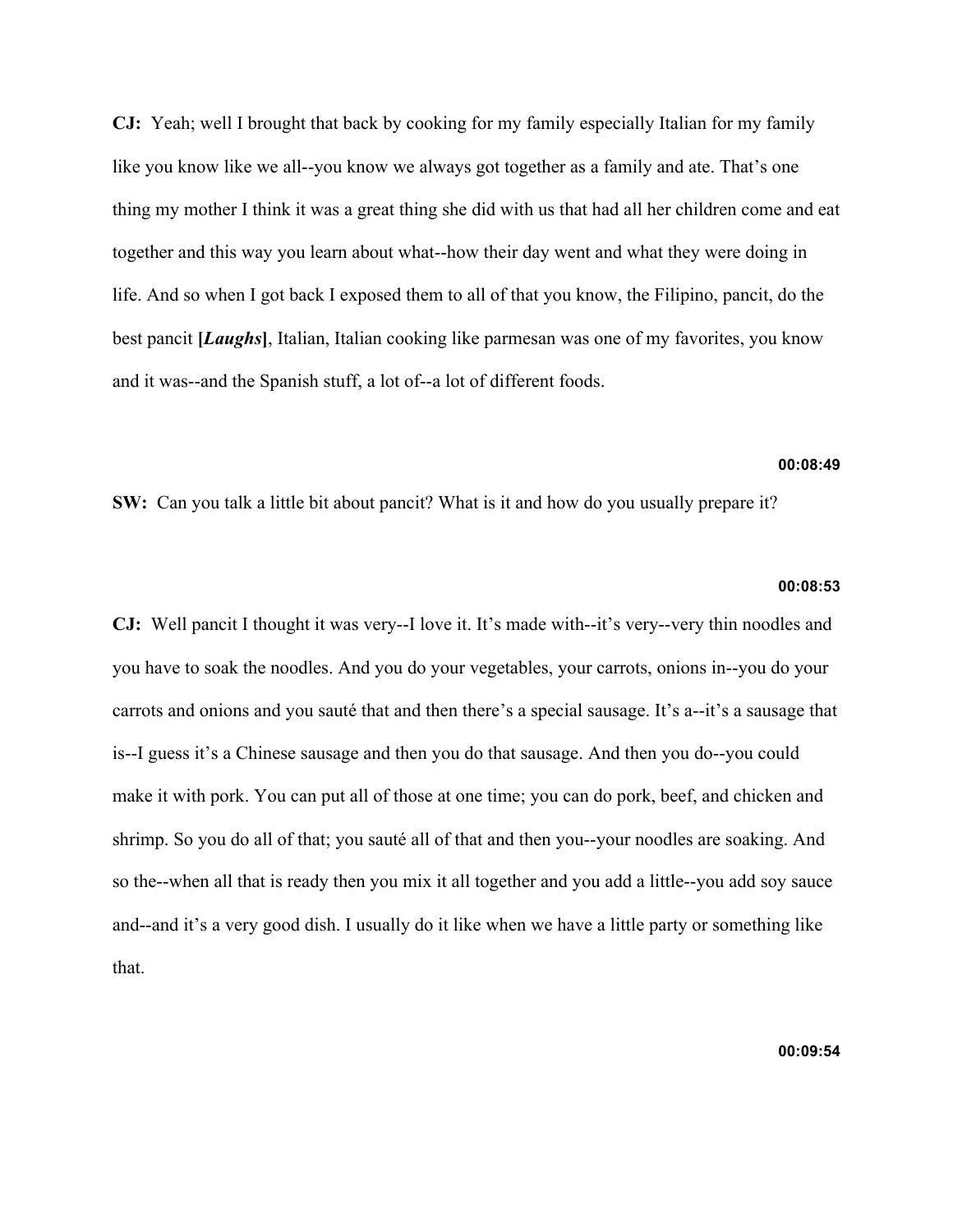**SW:** Do you still cook for your family? I know you have children and grandchildren, do you bring--do you all cook--do y'all have dinner together still?

### **00:10:00**

**CJ:** Yeah; we do. We do; yeah we always have a little dinner. You know when somebody's birthday or any--you find some kind of occasion to get together and cook and eat, uh-hm.

## **00:10:11**

**SW:** Is there anything that you make for them when y'all get together that maybe you wouldn't have made at the restaurant or maybe in your business now?

### **00:10:19**

**CJ:** Well sometimes it all depends on what they want. A lot of times like right now we had a signature dish called the Gullah rice. So whenever you know I'm cooking they all want the--the Gullah rice and want my fried chicken, you know. And I do a smothered chicken which my mother used to do but she used to do it with a yard chicken which then was called free range chicken. And they love me to do that you know.

## **00:10:45**

But with the--with the younger kids I mean they don't--like my grandkids a lot of that stuff my grandkids don't eat. So a lot of times I have to cook the things that they want. Now they--mac and cheese, they love that. So the mac--the mac and cheese and fried chicken we always include that in the menu 'cause this way we're guaranteeing the kids will eat.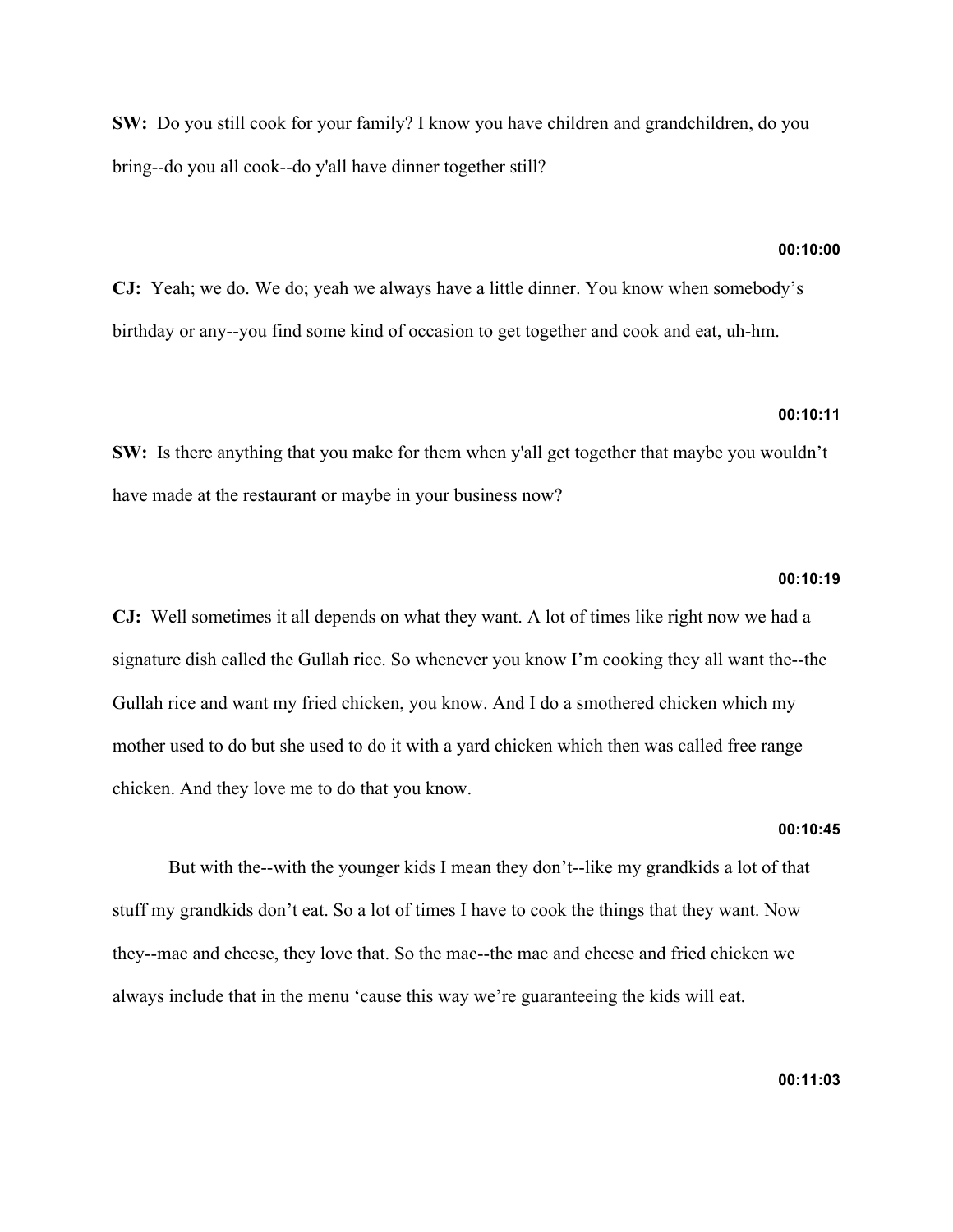**SW:** So when you--you and Frank, I think I remember you talking about this when I went to visit you--you and Frank came back 'cause you wanted to be closer to your family is that true?

## **00:11:11**

**CJ:** Well yeah. The main thing basically was we didn't want my first born--I have two daughters and she was six years old at the time and we had discussed the--we discussed that we don't want--we didn't want her to grow up in New York. You know that wasn't a good place to bring up a child, so we decided that we would you know work towards moving. And that was one of the main reasons why we moved back because we wanted her to grow up here in the South.

**00:11:43**

**SW:** And why was that important to you guys?

#### **00:11:45**

**CJ:** Because the lifestyle there, the type of lifestyle that I felt was not good. There was so many- -there was so many vices there that you know you have to be really strict to keep your child and matter of fact we had her in private school then. And it--and it was costly. In other words to--to get away from all of the vices and stuff you know you have to pay and--and it's costly. That means you have to put them in private school and putting them in some kind of activity 'cause we both worked you know so that she would not be able to--'cause basically a lot of kids living in New York City you know you have no--no--you don't have a back yard, you don't have no place. So they--the only thing they do is hang out on the stoop. You know it's--and that's like in the street and that's you know that was--we couldn't do that.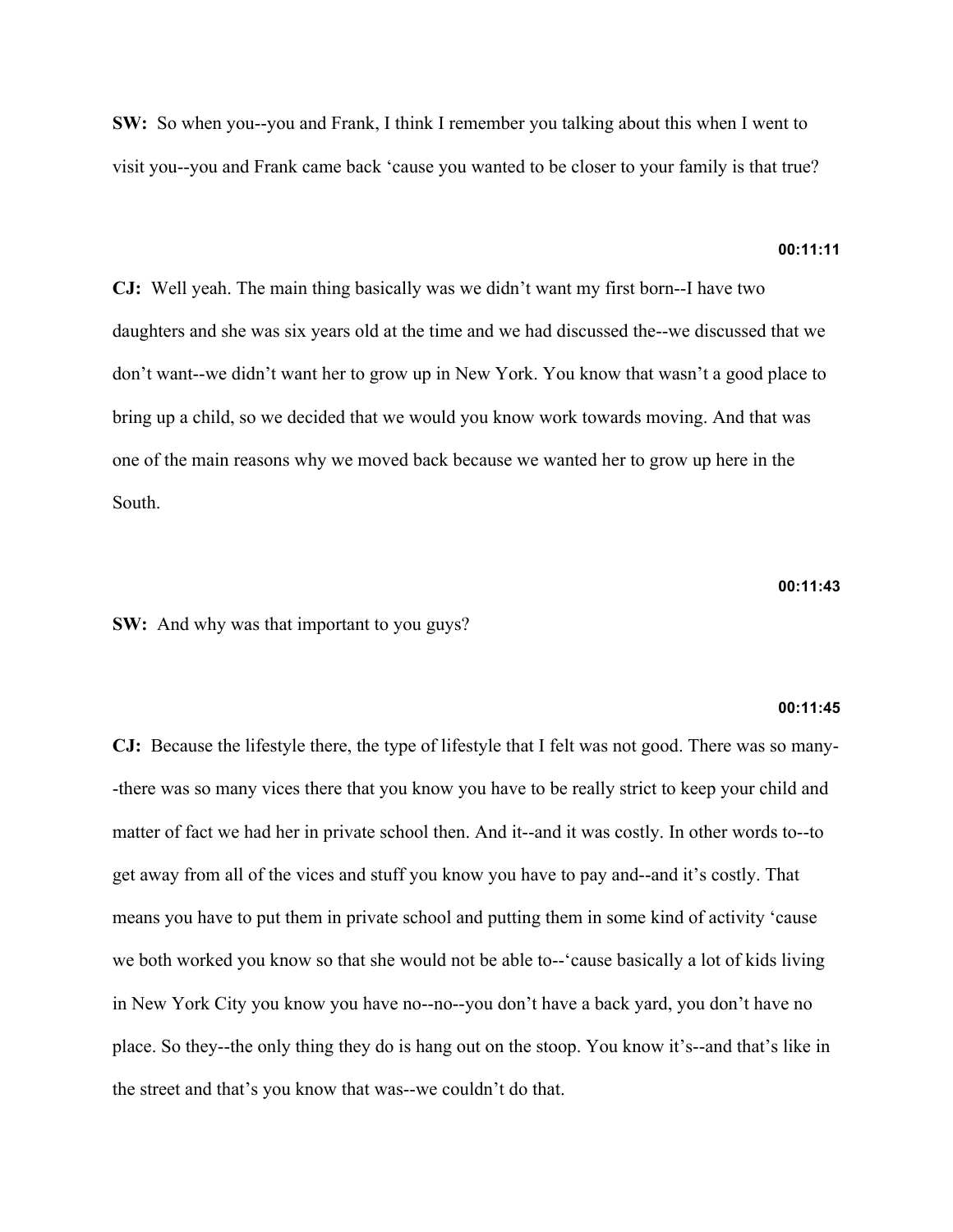We thought about maybe going into the suburbs and getting a house but then we thought that coming back home would be better.

## **00:12:49**

**SW:** And just to--to make sure I have this Mrs. Jenkins, you were working in the medical field. What were you doing?

### **00:12:55**

**CJ:** I was a doctor's assistant. I was--I worked for the Comprehensive Healthcare Plan when we--. Well we--you go out into the--into the area where the--where--where children were like their--their parents were not able to--some of them didn't have any jobs. Most of them was on welfare. The kids weren't immunized. You know they didn't go see a doctor. So we would go into the home and get their name and find--[provide an MD]; we'd do an assessment and see what they needed and you know make an appointment with the clinic and make sure they get the immunization and follow-up with them, give them like a visit.

### **00:13:40**

But it's a team of people that work; it's the doctor's assistant, the social worker, and--and the doctor you know work together. And you have certain--each at the time I think they had about five doctors you know and each--each of them get--get a certain amount of clients to work with

## **00:14:02**

**SW:** And just to make sure I have this on tape right now, Frank grew up here as well, right?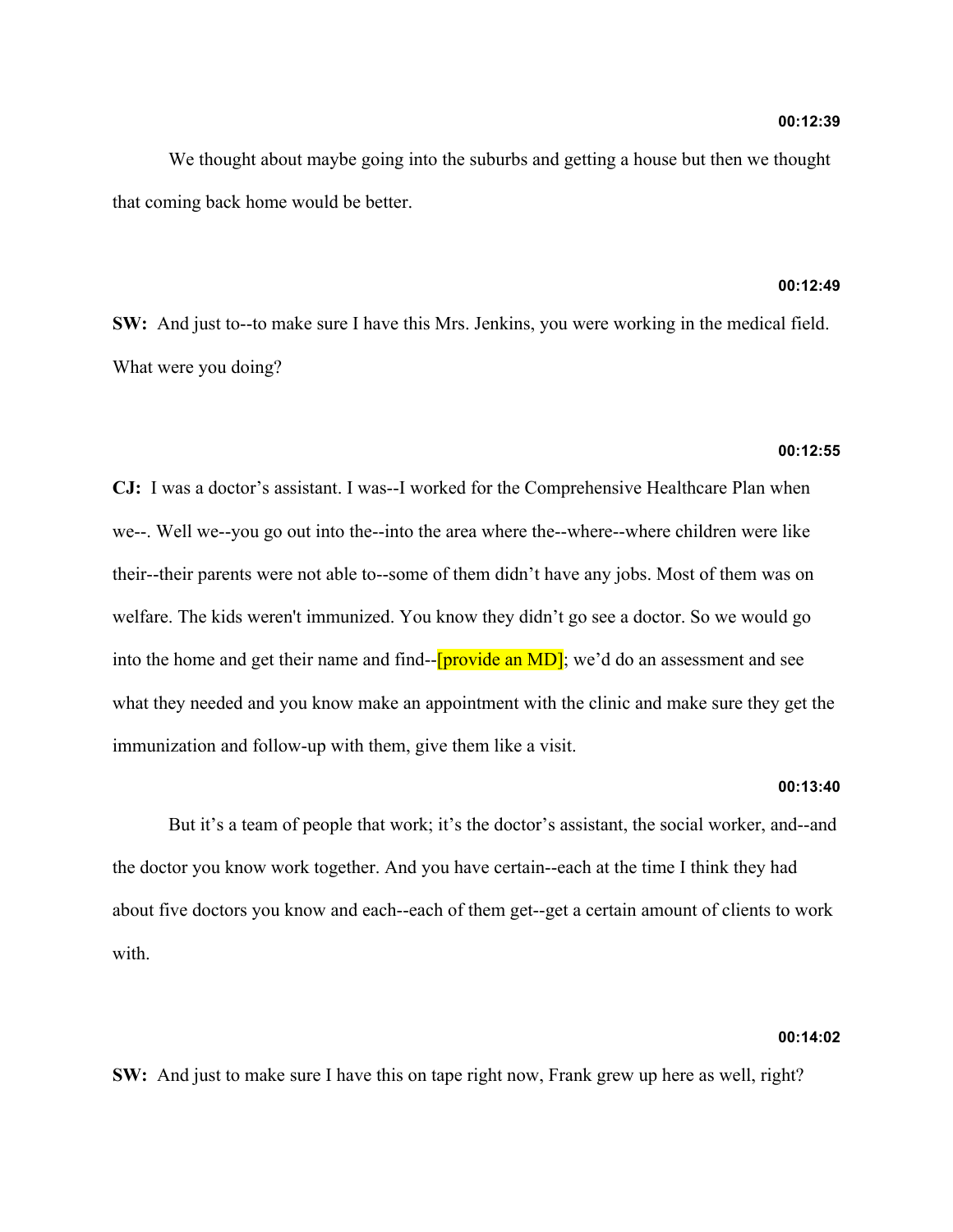**CJ:** Yeah; Frank grew up on the other side of the water which is a place called Wadmalaw Island. So I was from--I grew up east of the Cooper and he grew up on Wadmalaw Island and actually I--you know we realized that our school, high school played--played each other you know but then I didn't see him then you know. He was a good football player. Matter of fact he won a scholarship playing football. And yeah; so you know but--but we didn't know. You know I know of the school and you know I probably would--may have went to the game you know when they--their school played our school but we didn't meet then. **[***Laughs***]**

**00:14:48**

**SW:** Where did he get his football scholarship?

#### **00:14:51**

**CJ:** Well he got a scholarship and then he--he went to Morris College, but he didn't stay there because he didn't--he didn't--he didn't like it there. It was just you know the school--that school particularly I--well you know in those days it just wasn't what he thought it would be. So then that's when he went to New York. His mother lived in New York then so he went to New York, uh-hm.

**00:15:15**

**SW:** Okay and what was he doing there?

**00:15:16**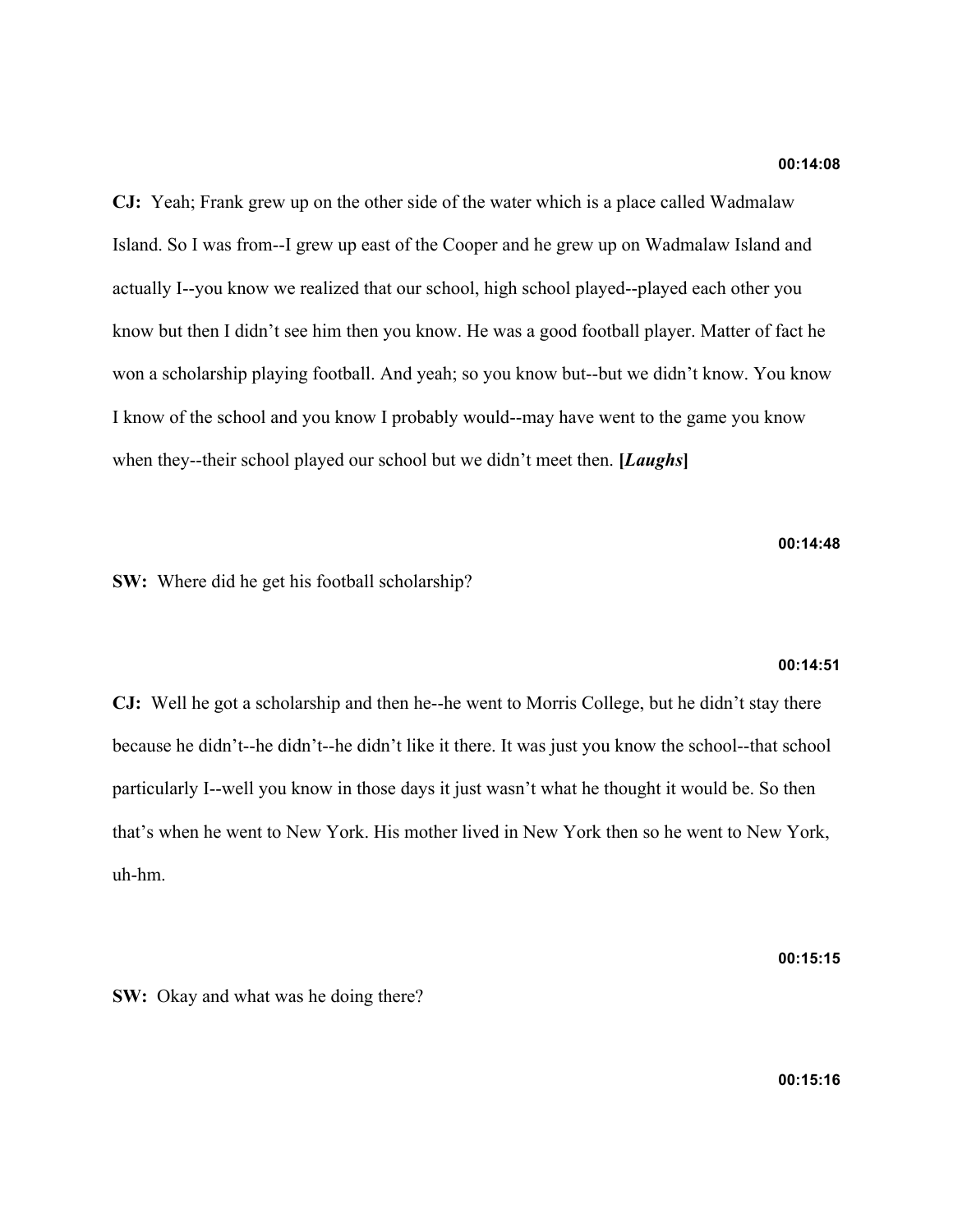**CJ:** Well he was in the Army. I think he--he went in--he was in the Army for--after, yeah after he--when he left school his mother told him, well you know you--you know if you--you're not going to stay in college, you got to--you know you got to do something, you got to get in the Army, you got to go to a different--. So he joined the Army, so he went into the Army. And then after he--I had met him--I met him I think probably about maybe six months yeah after he discharged from the Army.

## **00:15:44**

**SW:** Wow; did y'all cook together when you were dating, like did you--was that you know both growing up here in the Low Country did y'all--did that happen in the kitchen at all when you--?

## **00:15:56**

**CJ:** Well yes; I mean actually it was one--maybe our second date, he--he cooked for me. He--he cooked for me and then you know I would invite--and then I'd invite him over to my house so it was like--. But then I don't know; I've never got a really another invite. It was always me cooking, you know but that first time he invited me and then it was always me cooking. **[***Laughs***]**

**00:16:18**

**SW:** Do you remember what he made for you?

**00:16:21**

## **CJ:** Steak. **[***Laughs***]**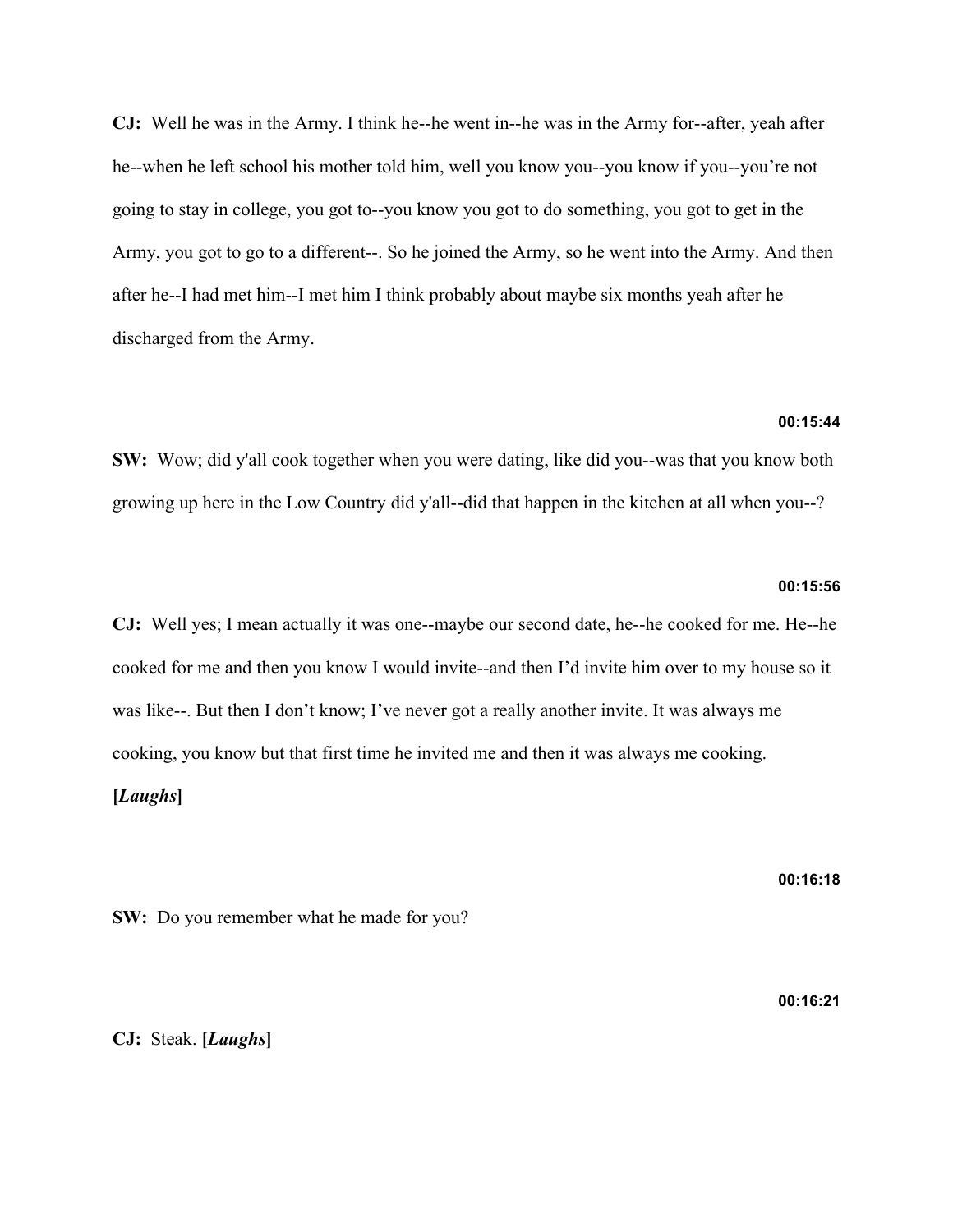| SW: Steak?                     | 00:16:23 |
|--------------------------------|----------|
| CJ: Yes; steak.                | 00:16:23 |
| SW: Was it good?               | 00:16:24 |
| CJ: It was--it was good, yeah. | 00:16:26 |
|                                | 00:16:30 |

**SW:** Do you remember the first thing you made for him?

## **00:16:31**

**CJ:** No. **[***Laughs***]** I don't remember. But I remember that. I don't--I really don't remember. I think it probably was spaghetti. Yeah; probably spaghetti because you know that was something that I thought I was good with and I did that.

## **00:16:48**

**SW:** I feel like that's pretty brave, too 'cause you hear about like people eating spaghetti on first dates or when people start dating and it's kind of messy.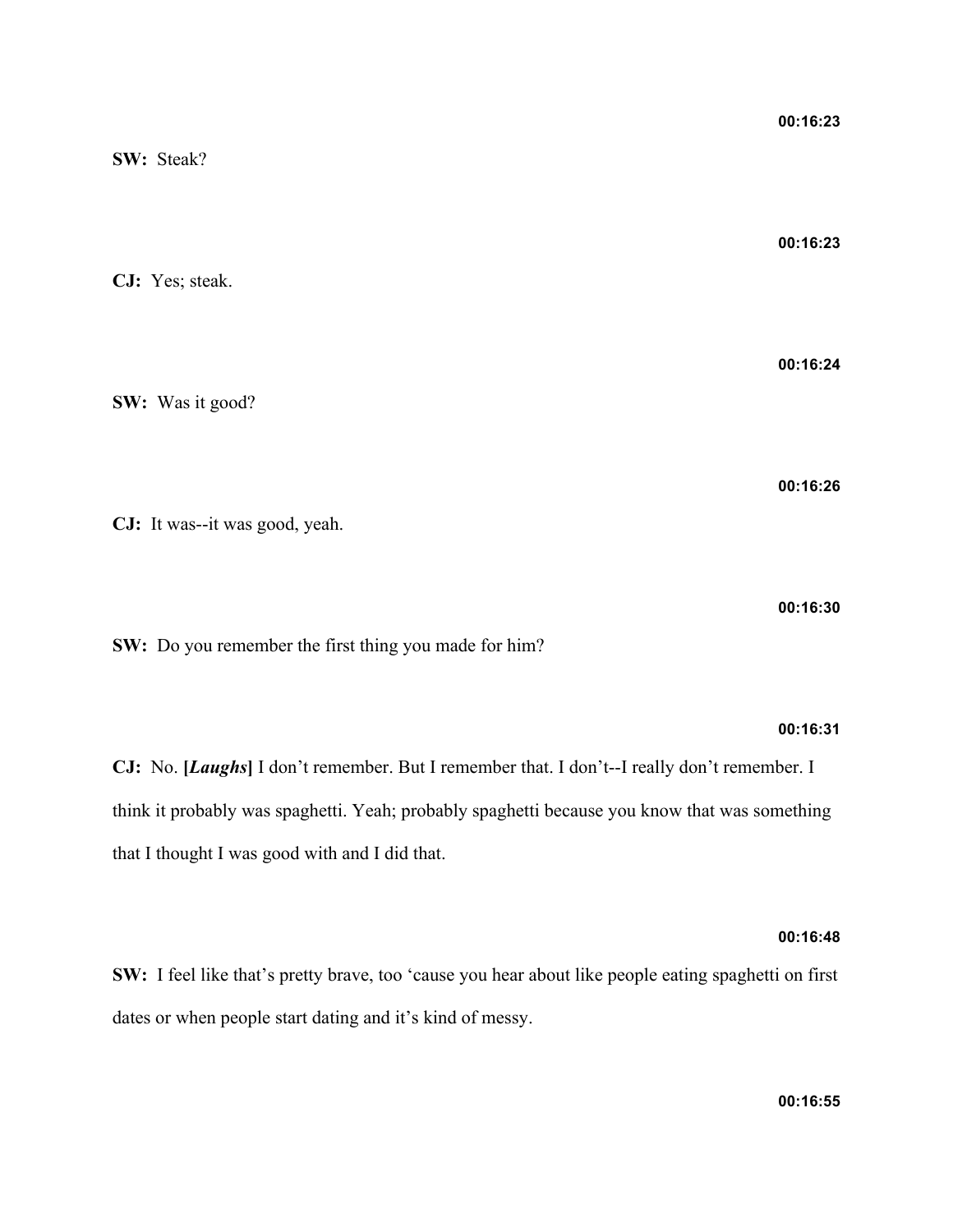**CJ:** Yeah; but that wasn't the first date. I don't remember what was the first meal I made, but- and I remember when I did cook for him it was spaghetti. But then we would go out and eat. He would take me out to eat, yeah.

## **00:17:08**

**SW:** Mrs. Jenkins when y'all moved back here when your daughter was six, your oldest daughter was six, did you both decide that you definitely wanted to do a restaurant together or did that--? I mean I'm wondering what happened--.

## **00:17:21**

**CJ:** Okay; no, no. We didn't--we didn't thought of a restaurant. What happened was I--well he said you don't have to work you know. I became--well once I moved--as soon as I moved back here I became pregnant with my second child and you know he said that you know you don't- you don't have to work. You know don't worry about working anymore.

### **00:17:41**

So after I had the second child I was bored and I said you know I have to find something to do. So my brother had a business; it's called Askew Auto Paint and Body Shop. And I went over there and I said you--you guys--y'all could use some help; you need a bookkeeper. So they said oh yeah; we sure do. I said all this stuff needs to be filed and whatever. So I--I talked myself into the job. So then I was working there.

## **00:18:09**

So I worked there and then I--you know I said you guys know exactly what you're doing. You got a good business here. I said you know what; you need--we need to get people to know that you're here. I mean and to you know mingle with people, networking, so we--that's when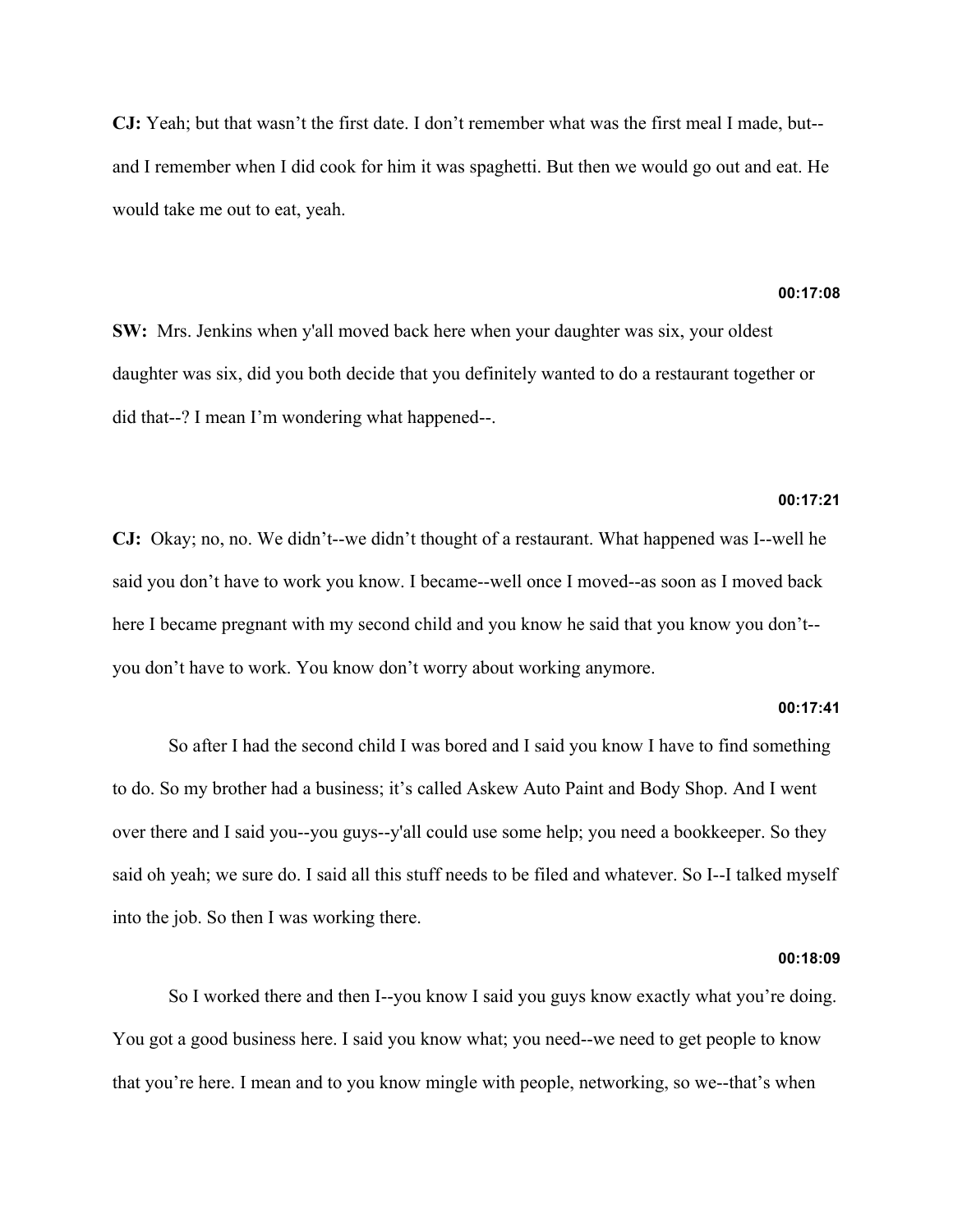we started having parties and invite different people. And we--we started with you know a luau and stuff and then we ended up doing black ties and you know stuff with the food. And so one- one day I could remember one--one gentleman said to me; he says you know every time I come to your parties the food is always good. He said you--you know you should start--you should make money off this, you know. This is--this is--this food is good.

## **00:18:51**

So I thought about that and I said hmm. And at the same time I saw this article in the paper advertising Johnson & Wales School of Culinary Art. So I registered and I enrolled and I was going to Johnson & Wales on two nights a week and Saturday and Sunday. And I went there until I graduated and working--you know working a full-time job. I told my husband and I said you have to be in charge of the children, the girls. They were like in their teens so they were- could do a lot for themselves.

### **00:19:25**

So I went to--I entered in the school and I went to Johnson & Wales and it was very well. I enjoyed it. I graduated in '88 and that's when I started catering and it was working and then the restaurant came and that was it.

### **00:19:43**

**SW:** What did you start--when you started catering what kinds of things would you make? Would you do a little bit of everything or did you have some specialties that you really loved to make?

## **00:19:51**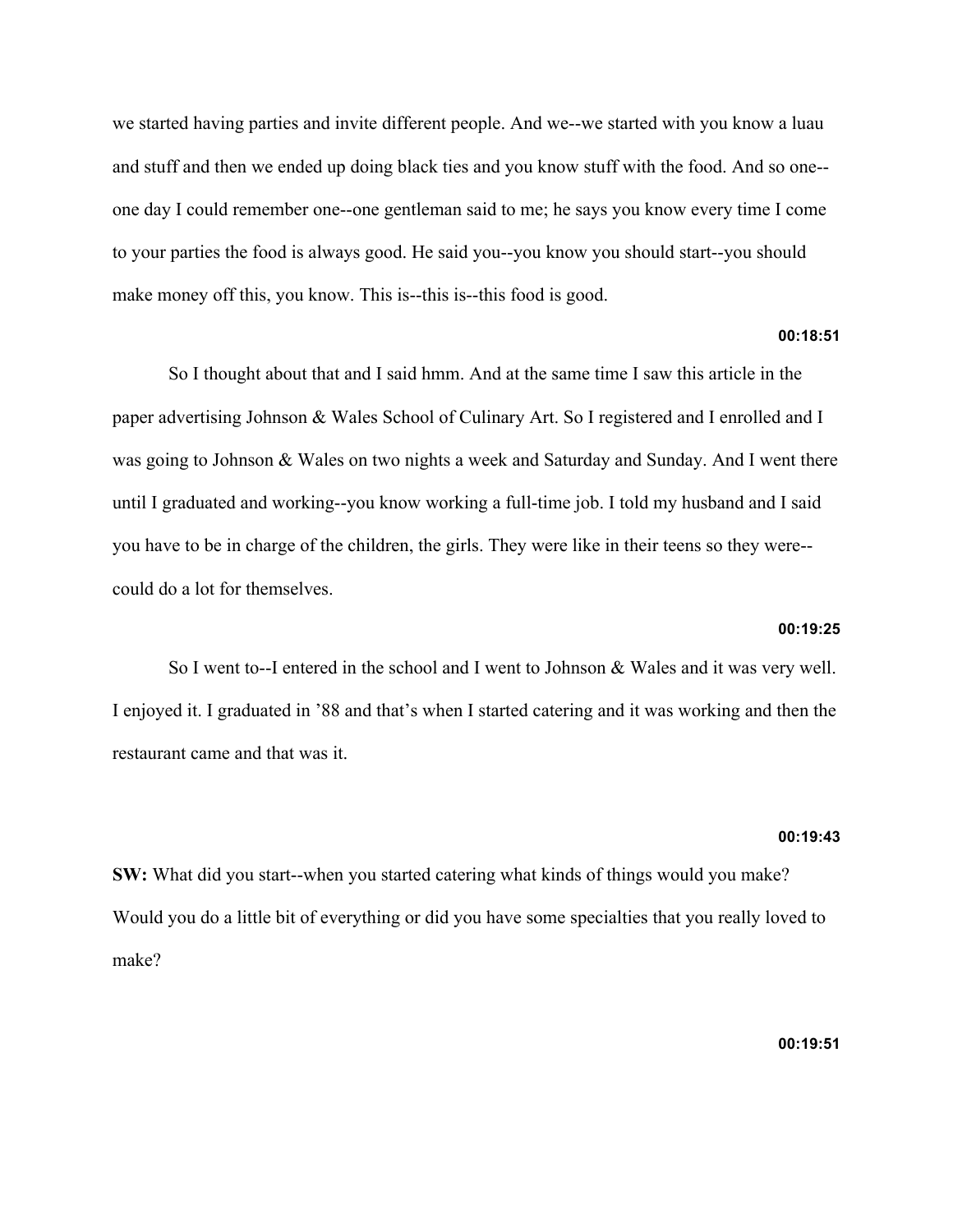**CJ:** Well basically the--the--when I started catering, the thing--the norm thing then that people did a lot is they did a lot of potato salad, chicken, you know fried chicken, meatballs, and--and stuff like that. Those are basically a lot of stuff that they did. And dessert, they did like pound cakes, a lot of cakes and stuff.

# **00:20:15**

**SW:** And so how--so what year did the restaurant open, Gullah Cuisine?

## **00:20:20**

**CJ:** Nineteen ninety--ninety five I think. Okay; '95 to--now it was a total of 20 years so I think it was '95, yeah, '95.

### **00:20:34**

**SW:** And I didn't get to ask you this last time 'cause I didn't know it until after I talked to the- the Grant sisters up at Bertha's Kitchen, but was the building that y'all were in for so long was that Bobby Grant--Bobby Grant had something going before there? It was like--

### **00:20:48**

**CJ:** Bobby Grant, I don't know; I know that--that building, there was several people who had leased it and I remember there was a club and I also remember it was--there was like a little saloon, like what you call those--really on the--yeah but and then there was a little small restaurant there also, uh-hm.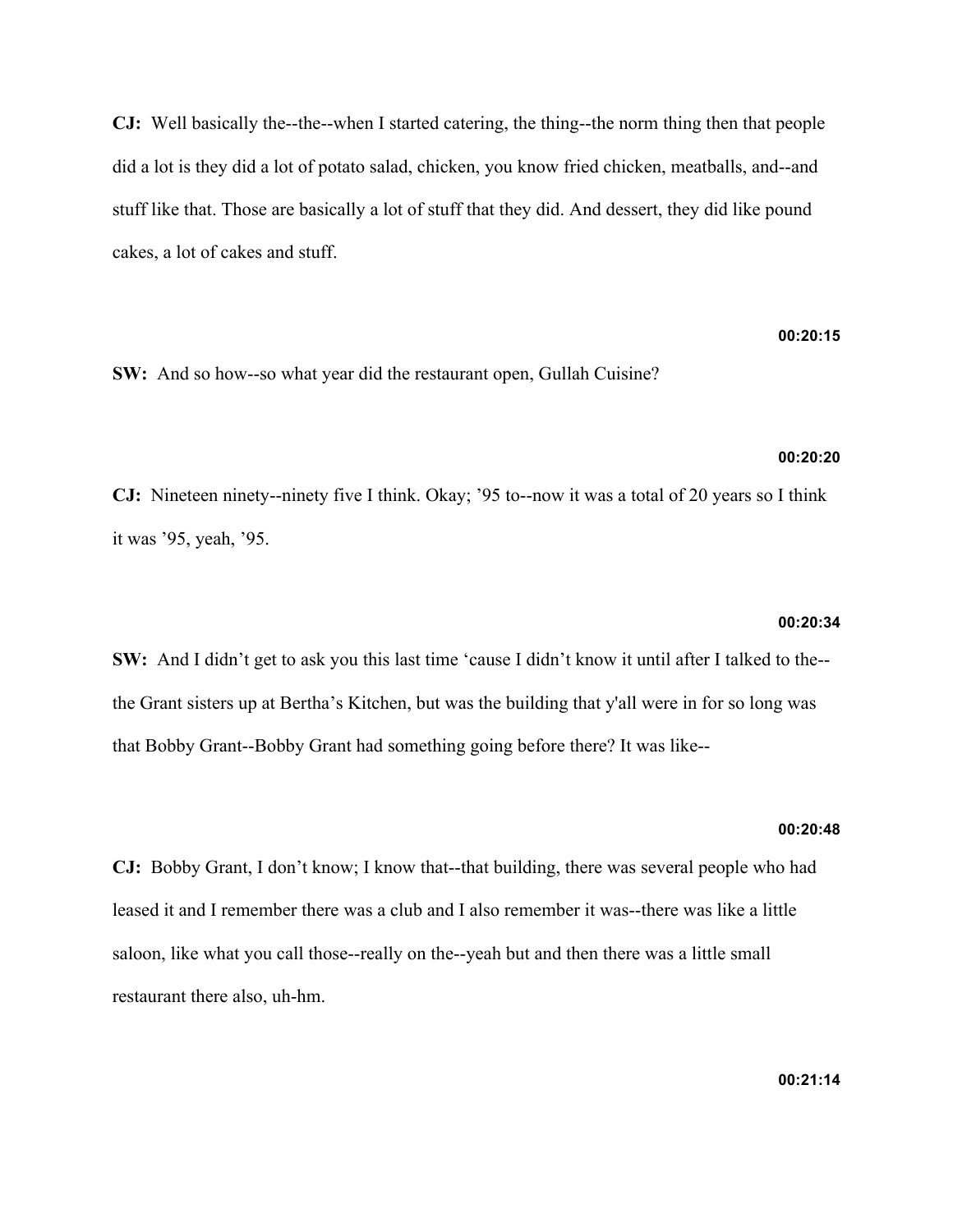**SW:** Okay; so was Frank part of the--I mean when you were catering before you guys opened the restaurant was Frank helping you with that or was that--?

### **00:21:22**

**CJ:** No, no; he didn't--he--'cause he was a fireman and then no he didn't--he didn't help. He was a fireman and then my sister did. My sister helped me in it 'cause you know it was--it was small. And he--he joined--he came aboard when I was--I obtained a contract from a Fortune 500 company and then that--what that entails of us being there and you know spending all week you know and so he came and helped with that. And that lasted for about three years.

## **00:22:06**

**SW:** Did y'all just kind of like naturally find your rhythm together in the kitchen or--I mean in terms of the catering business like when he jumped in?

#### **00:22:14**

**CJ:** Okay; well when he jumped in we were--when he jumped in we were like running--it was almost like running a restaurant because we had to do--with this company they had--they had all of the VPs would come for three days, you know R&R and we would prepare breakfast, lunch, and cocktail hour, happy hour appetizers, and then dinner. So that was like running a restaurant you know. And he--you know he was instrumental on helping me with that.

## **00:22:46**

**SW:** And I wanted to ask you too, you know in terms of the restaurant opening around '95 how did--how did that change things for you guys? I mean obviously you were doing a lot of business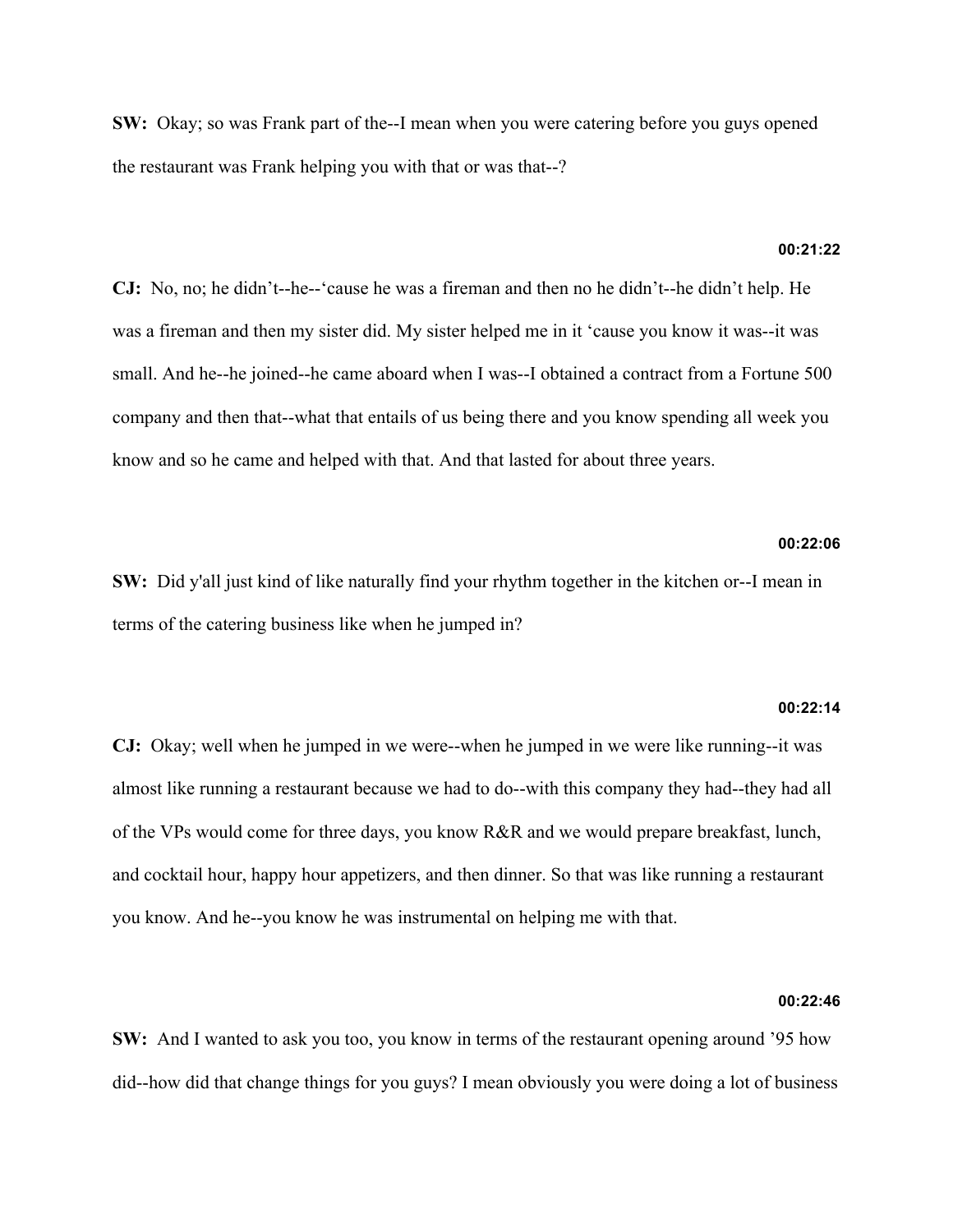with the catering before but how does it--how does it change for you when you go from something like catering to a full-blown restaurant? Did you feel a difference at all?

### **00:23:10**

**CJ:** Well they were different because they were more work. And it was--it was great because basically the catering was you know at one point it was where most of this was coming from. And then all of the sudden we started having business. And we decided to do a buffet you know. And my goodness when we did the buffet that's when you know we really had all types of people that came. I think I must have got about five awards saying the best buffet in Mount Pleasant.

## **00:23:39**

But so that was the--you know the catering and they both worked hand-in-hand. It was a lot of work. And we--we used to close on Monday and then we ended up started doing it seven days a week. You know and sometimes it was pretty rough because there were times when we have like maybe four and five catering jobs. And you know of course we always were able to get people to help but still with Frank and I the main people in there, we had to do the--the most of the cooking. So you know like I'd tell anybody the restaurant is hard work if you have to do it yourself. But to have someone to do it for you, you know you have to be a good manager and be you know be totally in control of it.

### **00:24:27**

**SW:** Yeah; how did you guys decide on the menu? Were they--was it stuff that you guys had been cooking, catering, or did you--? I mean I'm interested in the inspiration for the menu because the restaurant is called Gullah Cuisine.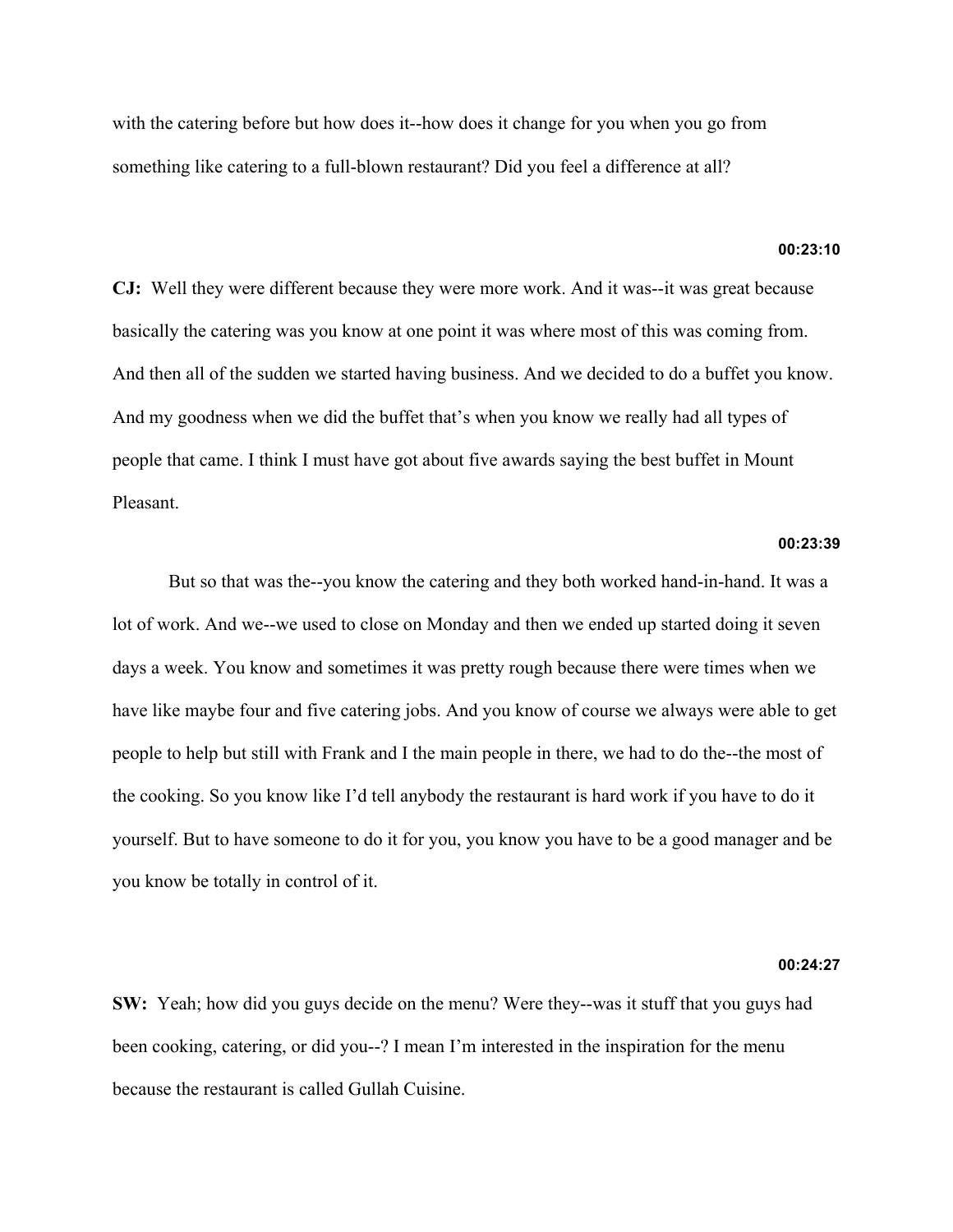**CJ:** Yeah; the--the restaurant was called Gullah Cuisine because we wanted to do something within our heritage you know. And by doing that we feel like doing the food that we eat, basically the food that we eat, and so the menu was designed around that. You know the type of food that I grew up on, so and that was simple, but then I also realized that you know I'm not just feeding the Gullah people. I want to feed everybody so I would design the menu in a way as such as have something for anybody to come and no matter what nationality you are. You're--you're- you're--you would do it. And in the beginning we--we did; we cooked a lot of pork. We put a pork in everything, in most of our meals because that's basically the Gullah style.

## **00:25:26**

But as time went on and people you know began to change their diet and everything and the association with--with you know high blood pressure and pork so we removed some of that from our, you know from our vegetables. And it--it--people didn't like it but we--we did it because we wanted to be in compliance with what is good for health. We were promoting good health--healthy--healthy food.

### **00:25:55**

**SW:** And Mrs. Jenkins I know I asked you this when I was visiting you and I know you--you and Frank had the cookbook. It was *Gullah Cuisine by Land and by Sea*.

**00:26:03**

## **CJ:** Correct; uh-hm.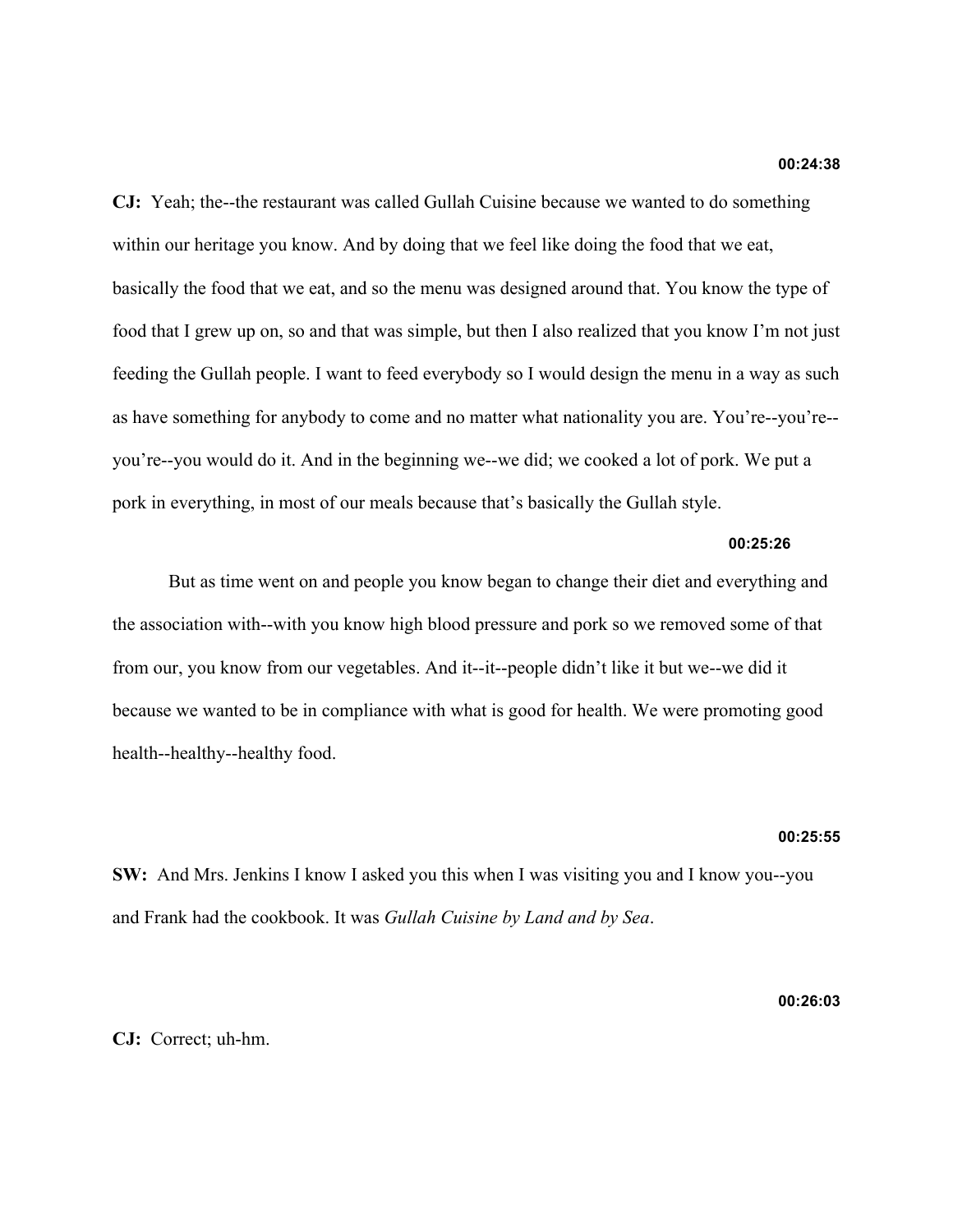**SW:** I have it at home and it's beautiful. And I'm wondering if you could just talk a little bit about Gullah heritage for people who aren't from around the Low Country and may not be aware of it.

## **00:26:15**

**CJ:** Well I think the way I would address that is that I think it's a heritage that I guess we had no other choice. It's like growing up with little or nothing you know. We had to make do with whatever we had. We grow our vegetables and also like even like in a community where we live you would have people who did fishing and--and people who have raised their own you know like pigs and they would do--they would slaughter it and then you know kind of share.

### **00:26:54**

At one point we--we had--raised our own pigs and we would slaughter it so you'd have meat you know. And you know so all of--with all that you know we ended up just as--we'd go to Charleston to get the staple food like rice, grits and stuff like that. And--and so you, you know you go to the garden and you--you know you get your vegetables and prepare your vegetables. And then we had chicken and chicken was like--just like people eat chicken every time. We had a lot of chicken during those days because we would raise chickens. We raised chickens and ducks and we would--we would have you know chicken you know like most of the chicken- that's what we called free range chicken. That particular chicken we would like smother it you know and or fricassee it you know and--and it--you know it was just looking back at it, it was a very good and healthy life.

**00:27:49**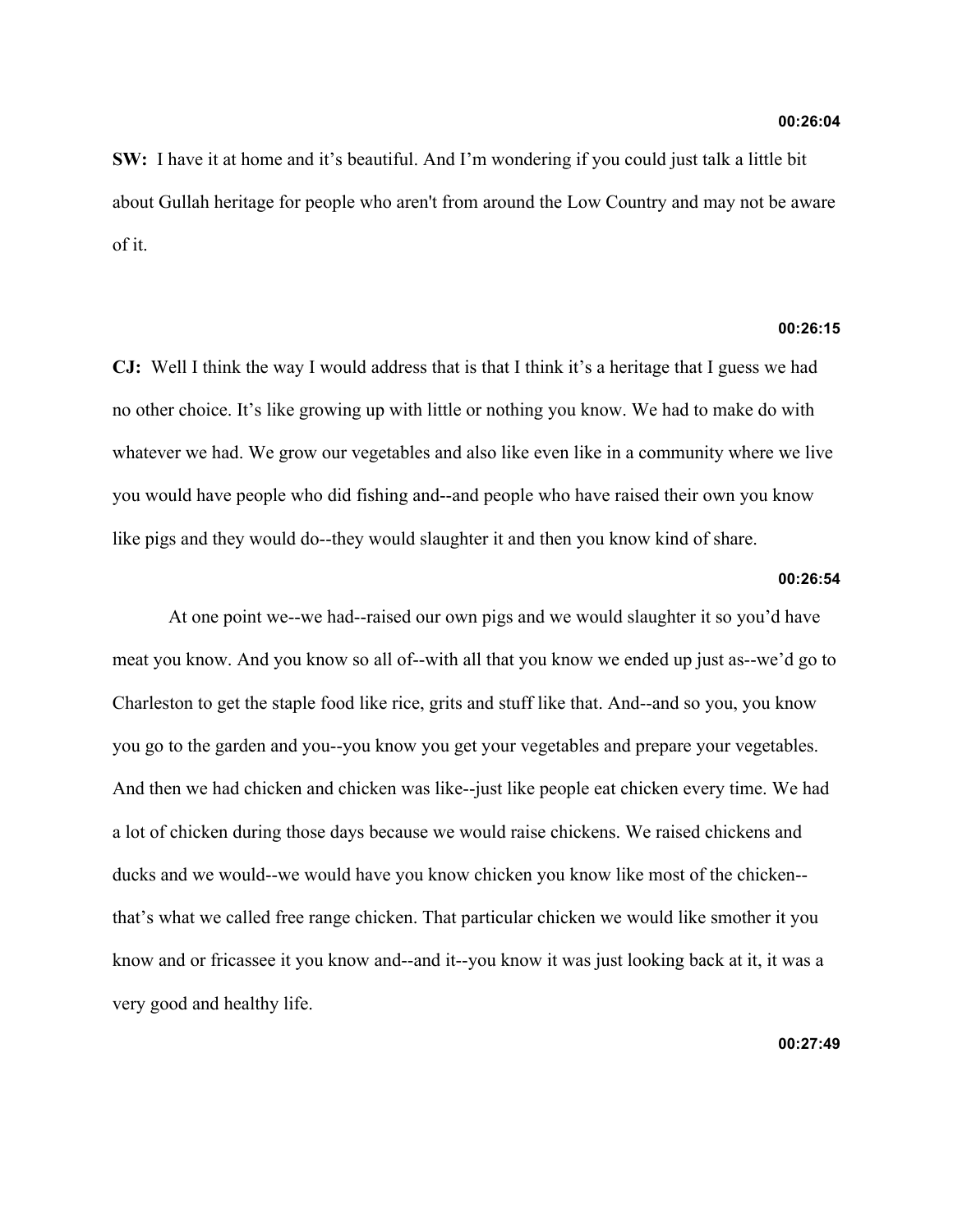The vegetables was fresh. You know frozen food, I don't remember; I don't remember anything about frozen food. **[***Laughs***]**

### **00:28:01**

**SW:** Mrs. Jenkins, do you think for you know--I know on Highway 17 you get you know a lot of people who are passing by or coming to visit who aren't from around Charleston or you know South Carolina. Do you think that--I mean I wonder--I kind of wanted to ask you this before but I didn't get a chance to; I wonder when you had your restaurant if you ever felt like in a way cooking was particular--these dishes if you were teaching people something about your heritage and if you ever thought about that when you had the restaurant.

## **00:28:31**

**CJ:** Well I--I thought about when they come into my restaurant they are learning of my style of cooking and you know they ask me; and so I like this dish and ask and then I'll explain it to them. You know so I think yeah; I think a lot of people they're--there were things on the menu or there's things that we serve in our restaurant they have never tasted or never had before. So by exposing them to that yes; it is and you know my goal is to continue to teach. My goal is to teach--my goal is to try to get a school, a cooking school, well actually a place where I could do- -could have cooking class. And you know I could teach them and stuff you know.

### **00:29:16**

There's so many people from all over that's coming to Charleston--Mount Pleasant and the ones that don't know anything about the Gullah heritage or the Gullah cooking and I think it will be good for them to learn. And but I think it was a myth at one time that the Gullah cooking was unhealthy. So a lot of people probably shy away from that. But basically if you look at it, all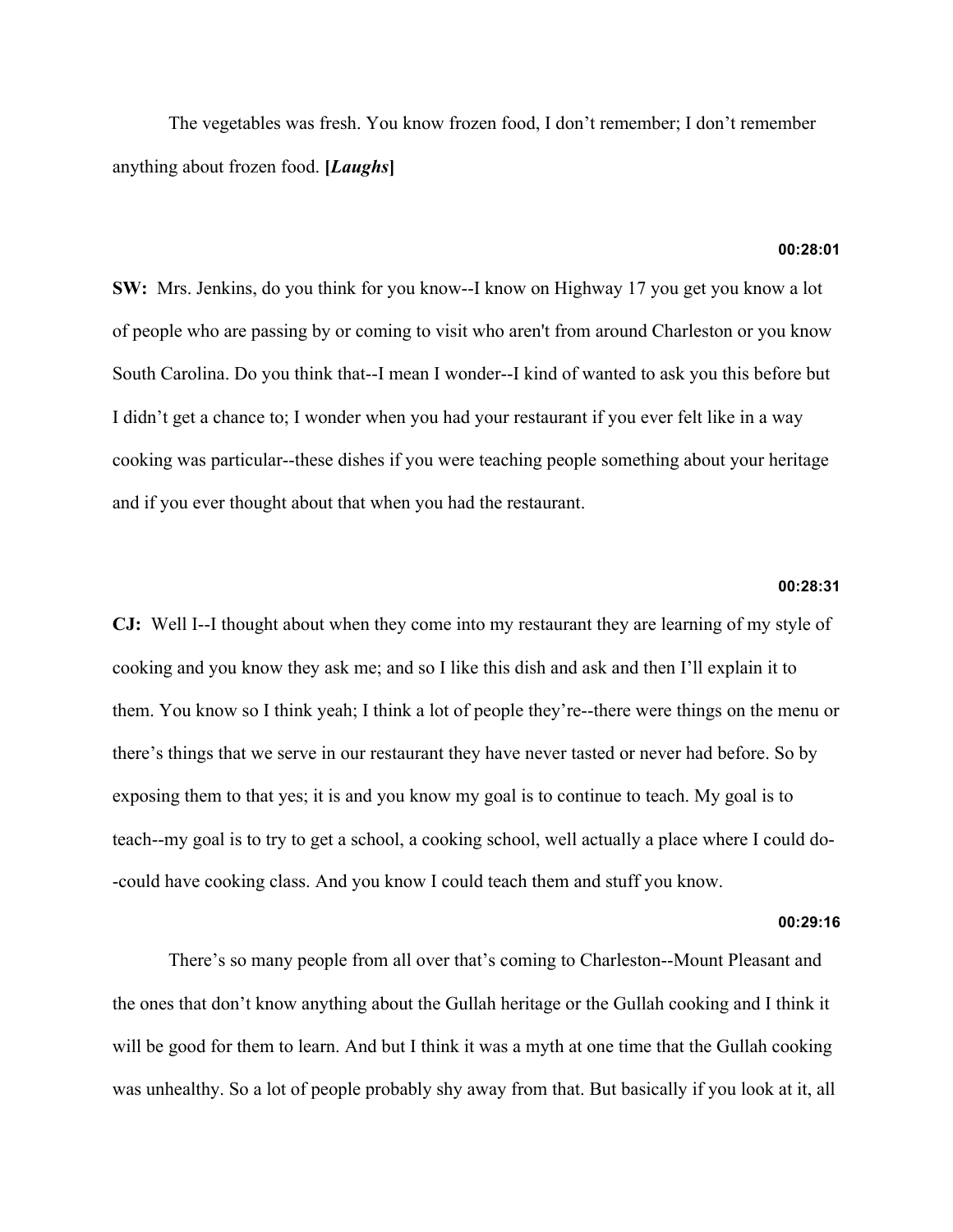of the fresh vegetables and it's--it's a style of cooking; it's the way you're cooking. Back I think years ago in the beginning when people they used like lard, that--we don't use anymore. We use a vegetable oil and it--you know there's so much improved stuff now. They got a new oil that's called rice oil that is very good, less--you know less fattening and all that; it's very healthy.

**00:30:11**

So there's so many different ways you can prepare the food now, too--healthy.

**00:30:16**

**00:30:18**

**SW:** Do they make rice oil here in the Low Country?

**CJ:** I don't--I don't know. I don't think they make it here, but I know the purveyors have it you know. Those big purveyors that--that sells institutional food, they have that.

**00:30:31 SW:** Do you use it--so do you use it in your cooking? **00:30:33 CJ:** I have--I have used it when I had the restaurant I've used it. **00:30:37 SW:** I just have two more questions for you; is that okay with you? **00:30:40**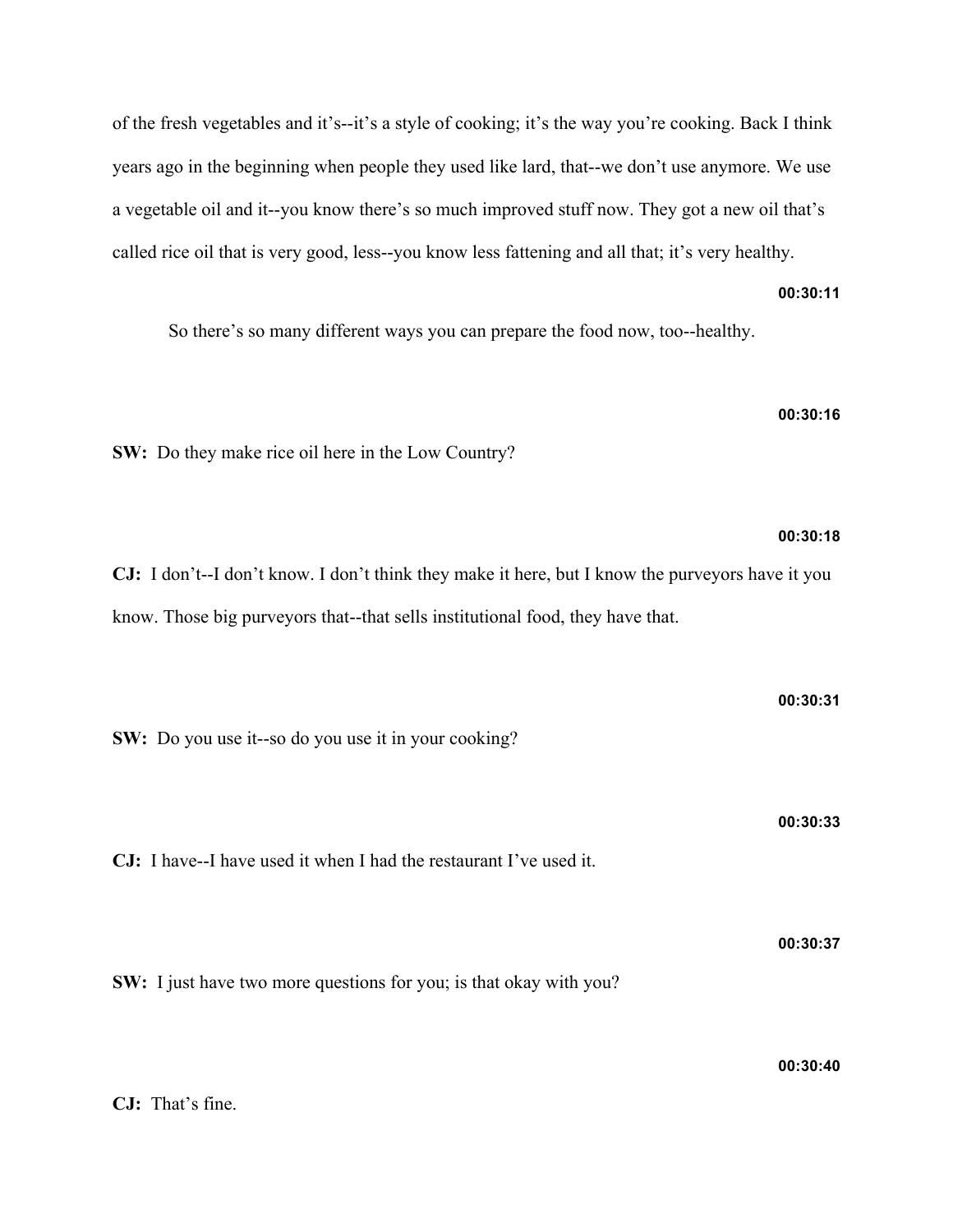**SW:** Okay; how has your life changed since closing the restaurant and going back to your catering roots or--?

## **00:30:48**

**CJ:** Well it changed drastically because it's only been like five months and I'm not getting the catering you know yet because you know I'm working on a place where I can work in, so it's- it's--it's really you know it's not--it's not there yet you know but I think it'll take a while. But so far I was just resting, getting into me; I didn't realize it. I used to work seven days a week and it was so much things that I missed. I--I--I didn't enjoy my home.

### **00:31:20**

Now I--I could--I didn't realize you can walk out and the birds are singing. The birds wake me up. I mean it's just a total different view.

### **00:31:32**

**SW:** And do you find that like when you take that time for yourself and have that space that you--you might even approach your cooking differently again, like it might bring new life into that as well, that you're not--?

### **00:31:42**

**CJ:** Oh--oh yeah because I'm thinking strong. I'm--I'm--I'm writing down things that come to me of how I want to do and how I want to improve the menu and what I'm going to offer; oh yeah.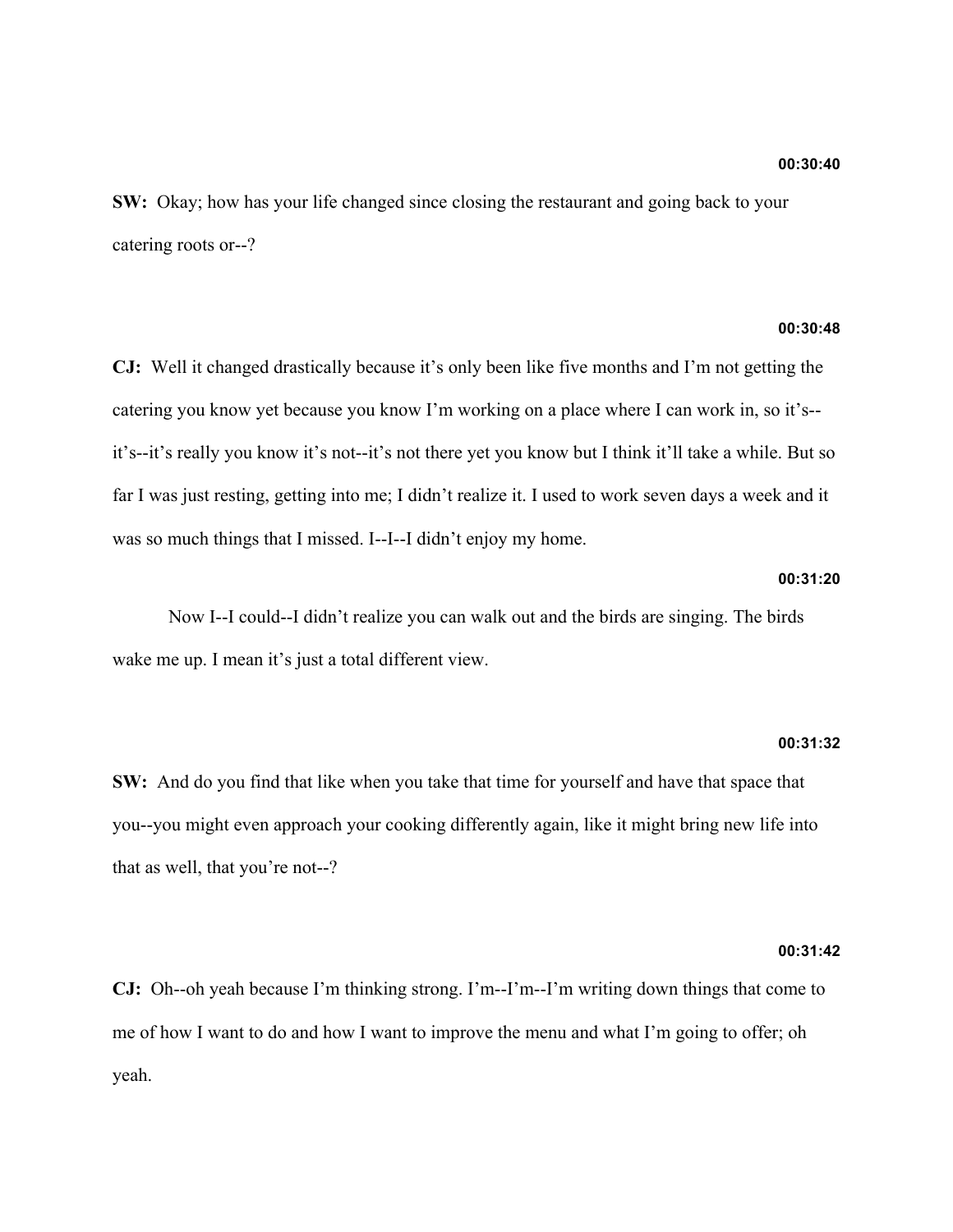**SW:** And you know you've--you've lived here a good part of your life. You know you went to New York and you grew up here. Just being here today and after your history with the restaurant I'm just curious--I guess this is my last question for you Mrs. Jenkins today 'cause I could keep asking you more questions--I'm wondering what you noticed the changes of the Low Country- like when people think of Low Country culinary traditions, you know people, it brings to mind people normally say shrimp and grits and--and rice and okra, but is there anything that you find surprising that's changed in the Low Country traditions you know just being here and watching- watching the culinary landscape and your experience?

## **00:32:34**

**CJ:** Yes; I've seen and I'm not saying it's a bad thing--I've seen that chefs now they take this- they take this Low Country food and they really do such amazing things with it. Sometimes it's- it's--they're taking it out of total context because you know if you work with something, I mean if you want to have it the way it--it originated then you know you--that's originality. But if you take something and you, you know you expand it to different--different styles of whatever you know you still call it that but it's--it's total different. And I found that a lot with southern food here with the--with the restaurant especially the high-end restaurant. And--and I have no objection. I'll go and I'll eat; you know I'll go there and I'll try it you know but it's different you know. It's different. And that--I guess that comes with changes--the world changes, everything changes. Maybe--I'll probably be gone but maybe in another 20 years you know who is to say a lot of this stuff will be--you'll probably just have the--the **[***Laughs***]**--I would say the liquid of it.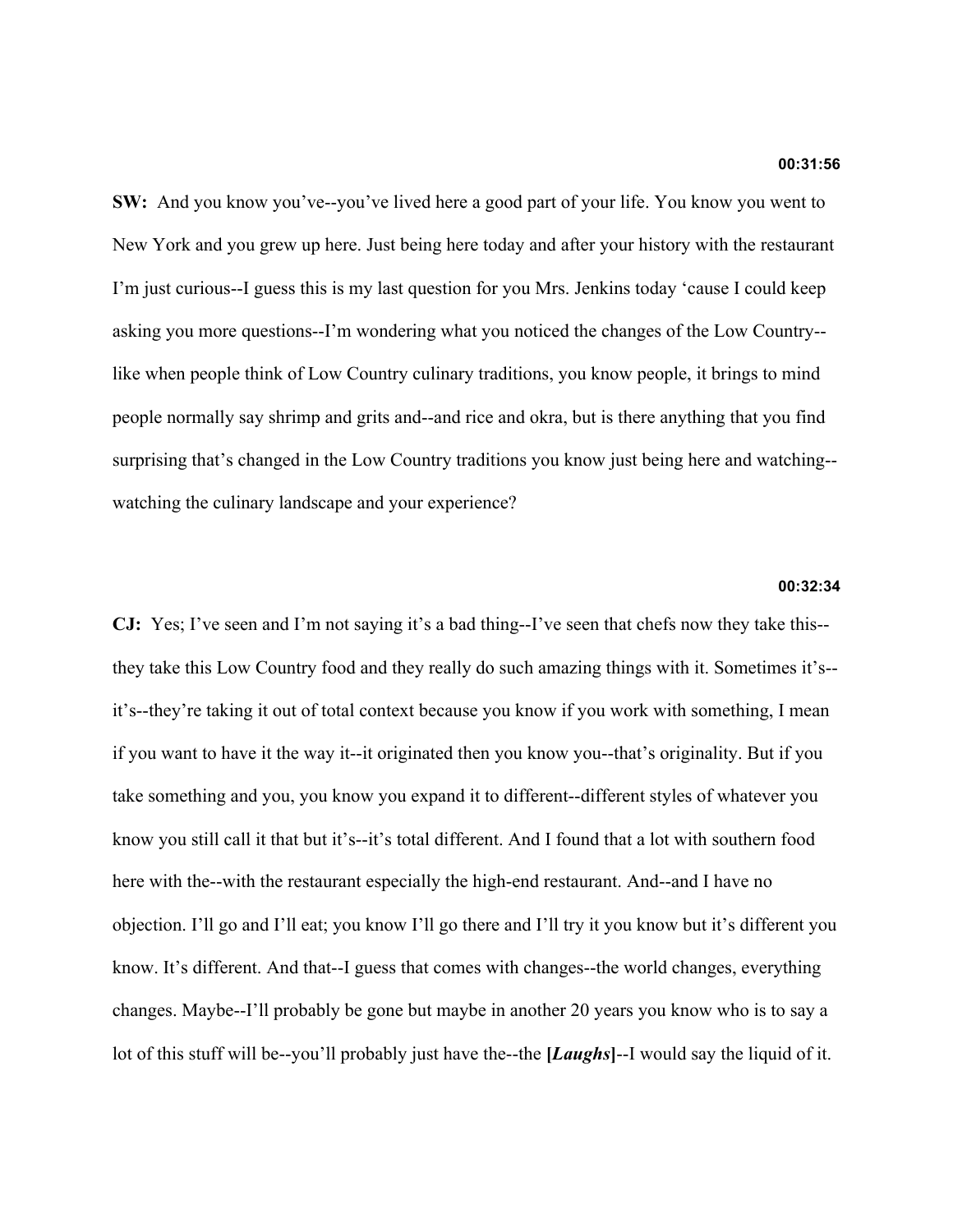**SW:** Well just taking pills for food or something.

**CJ:** Right; yeah something like that. Yeah; it is--it is yeah.

### **00:33:58**

**SW:** Is there anything else that you want to say Mrs. Jenkins that I didn't ask you? I know that I could keep asking you so many questions and I'm trying to keep these shorter.

## **00:34:04**

**CJ:** Well I mean I don't have anything to say. I just felt that I had something good to offer and I want to continue you know. You know offering it and I just want to find a way how to do that you know.

### **00:34:22**

**SW:** I guess I was thinking about this because I have--you know we talked a couple years ago and I was talking to other people who we're going to interview--like we talked to BJ Dennis and a few other people and I always ask people, who else should I talk to? And they all said you have to talk to Charlotte Jenkins.

**00:34:36**

**CJ:** Really? Oh okay.

**00:33:53**

**00:34:38**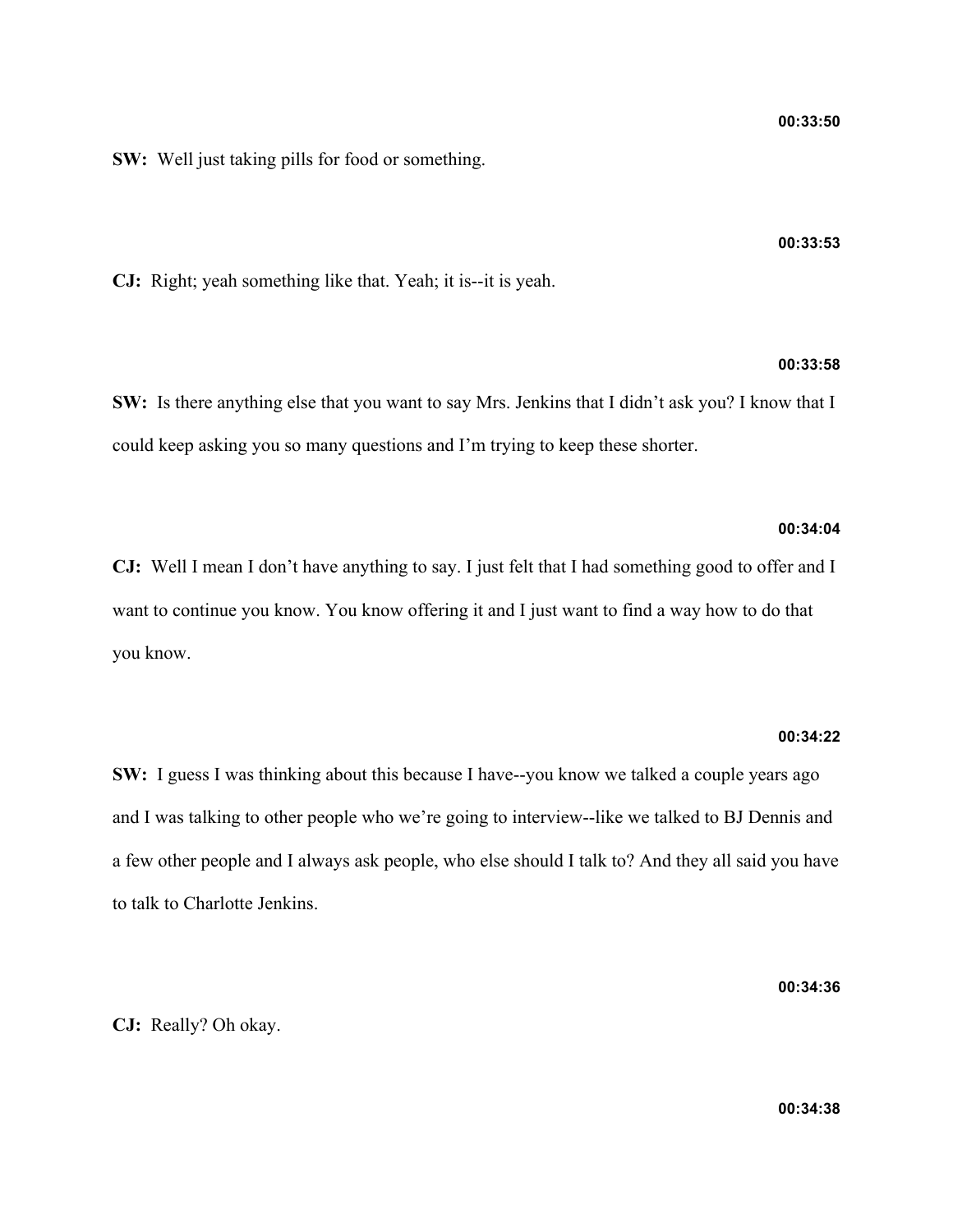**SW:** So I wonder if--if you notice--I know this is a hard question to answer because it's you know--it's drawing **[inaudible]** a lot but do you notice your influence on people having your culinary--you bringing your own traditions into a wider landscape of tradition? Do you notice your--do you ever notice your influence?

## **00:34:58**

**CJ:** I realize. I didn't realize it until actually really recently that you know like people know, you know my--like they say oh you--you know they say you have a brand. You are--you know you are the Gullah lady. And I'm just beginning to realize this now. You know yeah your restaurant is closed but hey you will not be forgotten. Your name is all over. And it--you know and I'm--I'm amazed. I'm surprised. I'm happy you know; yeah I--I really--I realized--I was surprised about that.

**SW:** I notice that your email address is gullahlady.

**CJ:** At yahoo.com uh-hm.

**SW:** Do you--how do you--would you like to be known as the Gullah lady like how do you feel about that?

**00:35:30**

**00:35:33**

**00:35:35**

**00:35:40**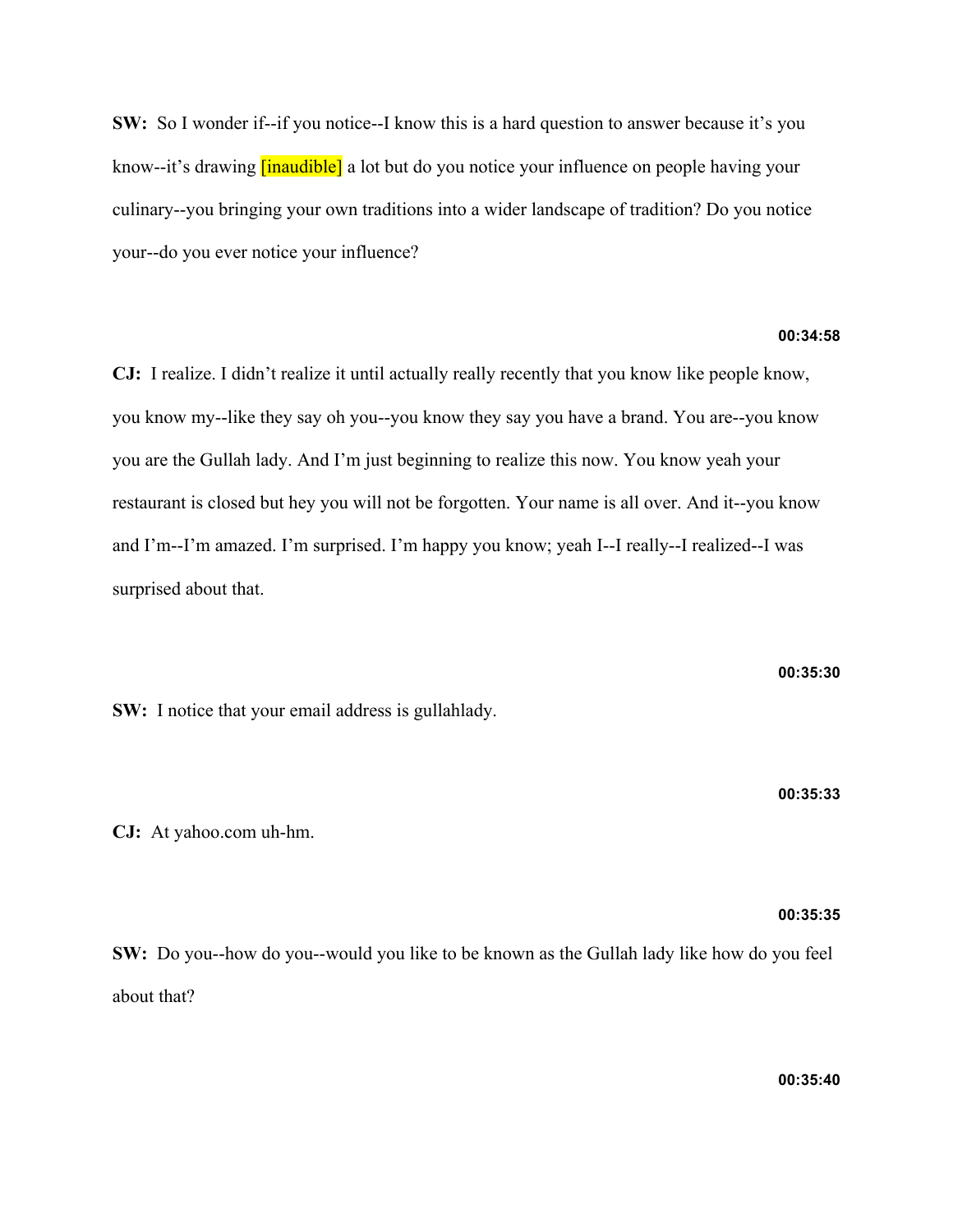**CJ:** I have no problem with that. I've been called that for years, Gullah lady. **[***Laughs***]** They just address that to me for years, Gullah lady, I mean even when--when I go in the book signing with my cookbook or if I do it--do a tasting or whatever they say you know Gullah lady from Gullah Cuisine. So I think I have--I think I should have claimed--I think I'm--I have claimed that name; yeah I think--it has a good ring to it and I like it.

### **00:36:11**

**SW:** Did you want to mention anything else about the cookbook? I know we didn't talk too much about it but do you want to say anything about the cookbook?

## **00:36:18**

**CJ:** Yeah; I'd just like to say that in 2010 we came up with a hardback coffee top--table book and that sold out and then they did a second printing which was paperback and that's sold out and they're about to reorder again. So this will be the third printing, which I think is very good and--and to me the book wasn't--we didn't do that much promotion, you know and saying like locally or whatever. There weren't a bunch of promoting. Now I think that if someone would promote that book it could be all over you know. So you know you never know because I think that it--it's linked with a little history and to keep that around it will remind people of you know the old ways, the way it was and then--then there's the new way you know.

### **00:37:18**

So that you should always have, you know; I think that's something that should always be there.